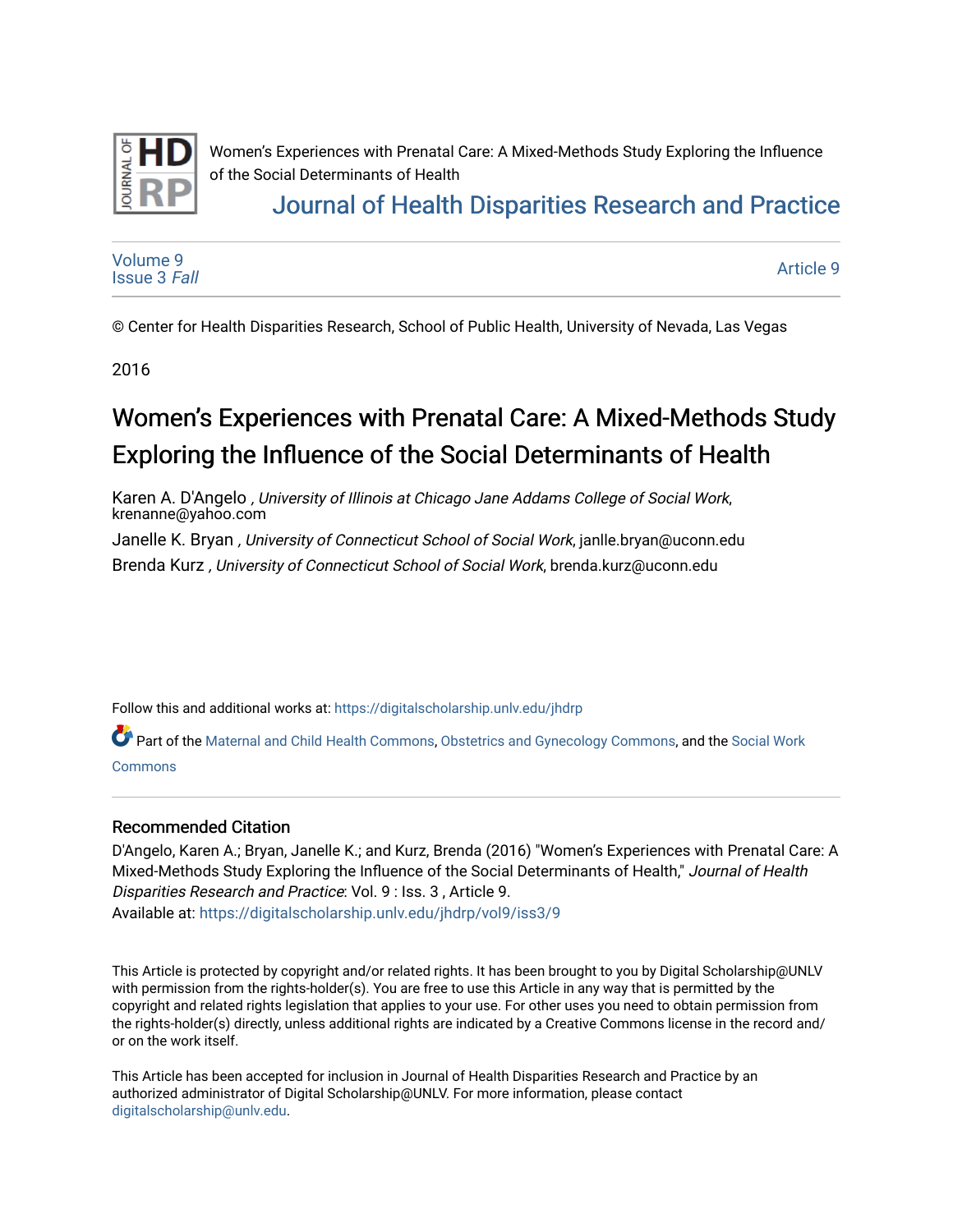## Women's Experiences with Prenatal Care: A Mixed-Methods Study Exploring the Influence of the Social Determinants of Health

#### **Abstract**

Background & Purpose: Racial and ethnic disparities pervade birth outcomes in the United States and the state of Connecticut. While Connecticut's infant mortality rate is less than the national average, rates for the state's Black/African American and Hispanic/Latino communities exceed it. This study explored how prenatal care in Connecticut may be enhanced to address these disparities.

Methods: In spring 2013, seven focus groups and two semi-structured interviews were conducted (n=47). Participants also self-administered brief surveys. Recruited by local service providers, participants were 18 or older, pregnant and/or in the first year post-partum at the time. Most self-identified as non-white.

Results: Even when care was perceived as strong quality, participants perceived a lack of patientcenteredness. Participants knew the importance of prenatal care and actively prioritized it even when experiencing challenges accessing healthcare services or barriers to broader conditions needed to be healthy. Participants also reported experiencing discrimination in healthcare.

Conclusions & Implications: The women esteemed providers' clinical advice, but felt unheard in their prenatal care experiences and faced structural challenges which may be addressed by changing institutional policies and procedures.

#### Keywords

infant mortality; prenatal care; patient-centered care; social determinants of health; discrimination; health disparities

#### Cover Page Footnote

The focus groups were funded by the CT Department of Public Health (DPH) and approved by the UConn Human Subjects Review Board and the DPH Human Investigation Committee. The data used in this study were collected by the authors who assume full responsibility for analyses and interpretation of the data. We wish to thank the CT Department of Public Health, The March of Dimes, and all of the community partners who facilitated and/or participated in this study. We are also grateful to Cindy Nichols, MSW for her assistance with data entry and analyses. We are especially appreciative of the women who openly and generously shared their stories and their time.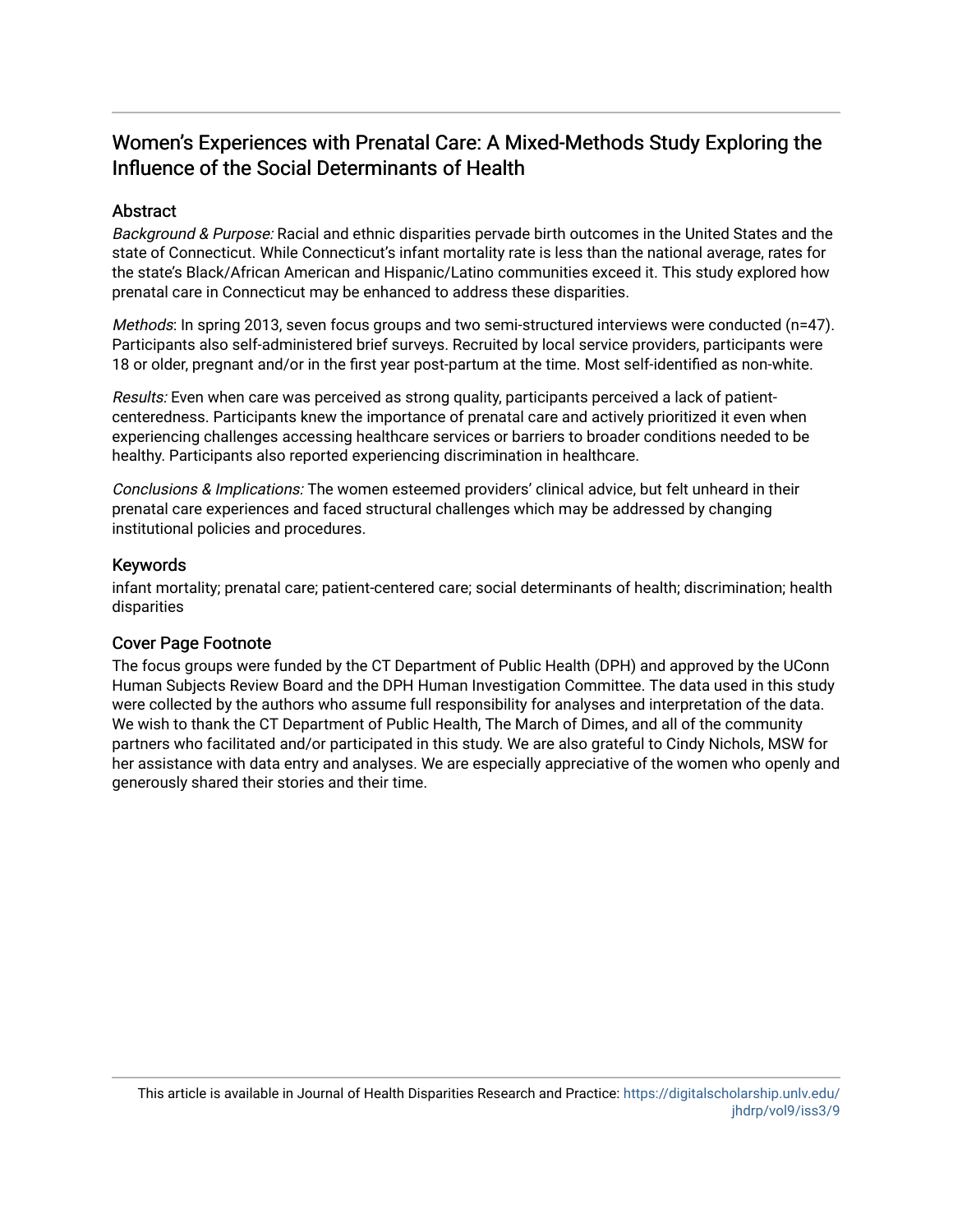

## **Journal of Health Disparities Research and Practice Volume 9, Issue 3, Fall 2016, pp. 127-149**

© 2011 Center for Health Disparities Research School of Community Health Sciences University of Nevada, Las Vegas

## **Women's Experiences with Prenatal Care: A Mixed-Methods Study Exploring the Influence of the Social Determinants of Health**

Karen A. D'Angelo, MSW, PhD University of Illinois at Chicago Jane Addams College of Social Work

Janelle K. Bryan, MSW, University of Connecticut School of Social Work Brenda Kurz, PhD, University of Connecticut School of Social Work

## **ABSTRACT**

Background & Purpose*:* Racial and ethnic disparities pervade birth outcomes in the United States and the state of Connecticut. While Connecticut's infant mortality rate is less than the national average, rates for the state's Black/African American and Hispanic/Latino communities exceed it. This study explored how prenatal care in Connecticut may be enhanced to address these disparities.

Methods: In spring 2013, seven focus groups and two semi-structured interviews were conducted (n=47). Participants also self-administered brief surveys. Recruited by local service providers, participants were 18 or older, pregnant and/or in the first year post-partum at the time. Most self-identified as non-white.

Results*:* Even when care was perceived as strong quality, participants perceived a lack of patient-centeredness. Participants knew the importance of prenatal care and actively prioritized it even when experiencing challenges accessing healthcare services or barriers to broader conditions needed to be healthy. Participants also reported experiencing discrimination in healthcare.

Conclusions & Implications: The women esteemed providers' clinical advice, but felt unheard in their prenatal care experiences and faced structural challenges which may be addressed by changing institutional policies and procedures.

**Keywords:** infant mortality, prenatal care, patient-centered care, social determinants of health, discrimination, health disparities

## **INTRODUCTION**

For over a century, infant mortality has been identified as a social problem and a critical indicator of overall population health (Giscombé & Lobel, 2005). Rates of infant mortality, like other health indicators, reflect pervasive disparities based on race and ethnicity (Williams & Mohammed, 2009). It is well established that women of color experience disparate rates in birth outcomes in comparison to their white counterparts, which in turn has cyclical implications for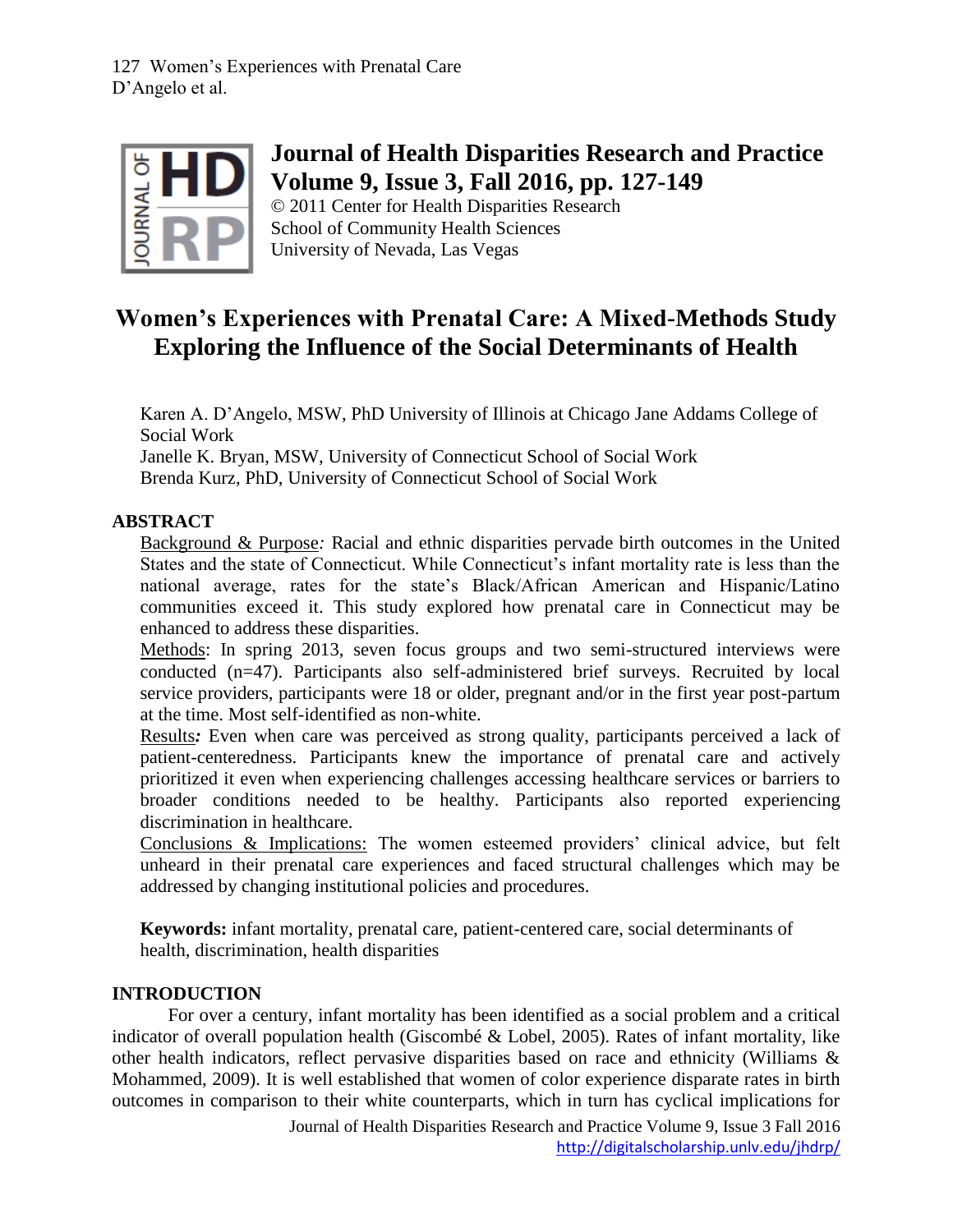child and adult morbidity and mortality (Dominguez, Dunkel-Schetter, Glynn, Hobel & Sandman, 2008; Rankin, David & Collins, 2011). This study primarily focused on the prenatal experiences of low-income, women of color, in Connecticut (CT). Primary considerations for the study centered on personal and structural barriers that women experienced in accessing care. Disparities in Health & Birth Outcomes

Nationally, the gravity of racial and ethnic health disparities is evidenced by African Americans and Latinos respectively having the highest rates of mortality in many leading causes of death including cancer, heart disease, stroke and hypertension, and infant mortality or death within the first year of life (Williams & Mohammed, 2009). Despite improvements in infant mortality rates (IMR), Black infants experience mortality and its major precursors: pre-term birth (PTB, <37 weeks gestation); and low birth weight (LBW, infant weight of <2500 grams at birth) at twice the rate of non-Hispanic White infants. Outcomes worsen for very low birth weight (VLBW, infant weight of <1500 grams at birth) and very pre-term births (<32 weeks gestation) with Black infants experiencing these conditions at three times the rate of White infants (Collins, David, Handler, Wall & Andes, 2004; Dominguez et al., 2008; Giscombe´& Lobel, 2005; Rankin, et al., 2011). Only 1% of births are VLBW, however, they account for more than 50% of infant deaths and 63% of the gap in mortality between Blacks and Whites (Collins et al, 2004).

In Connecticut, despite its status as the wealthiest state in the nation in terms of per capita income (U. S. Census Bureau, 2012), residents are not exempt from the pervasive racial health inequities which permeate the United States across the major causes of illness and death. The state's overall infant mortality rate decreased by 18% between 2000 and 2010 (March of Dimes, 2014), yet, no racial or ethnic group succeeded in meeting the Healthy People 2010 goal of 5% reported LBW (CT Department of Public Health (CT DPH), 2009). Further, while the state's overall IMR of 5.5 per 1,000 live births in 2009 was lower than both the national rate of 6.6 per 1,000 live births, and the Healthy People 2020 objective of 6.0 per 1,000 live births (March of Dimes, 2014), rates for its non-Hispanic Black/African American and Hispanic/Latino populations exceeded the national average. The IMR within the non-Hispanic Black/African American community and the Hispanic/Latino community was 11.9 and 7.1 per 1000 births respectively. The rate within the non-Hispanic White community was only 3.8 per 1,000 live births (KIDS COUNT Data Center, 2014). These statistics are important given that in Connecticut, a baby born with LBW is 30-times more likely to die within the first 28 days of life than a baby born with a higher birth weight (Mullen, 2012). Infants with LBW not only face an increased risk of death, but of illness and disability across their life course. Common challenges include developmental delays, cerebral palsy, respiratory, auditory and visual problems, cardiovascular disease, diabetes, and lowered academic achievement. Additionally, women who were LBW infants themselves have an elevated risk of having a child with LBW (CT DPH, 2013; Giscombé & Lobel, 2005).

The relationship between LBW and its negative impact on adult health exists independently of personal lifestyle choices such as smoking, alcohol consumption and diet (Giscombé & Lobel, 2005). It is true that many of the biological risk factors for PTB and LBW related to maternal health and behavior may be detected and controlled with adequate and early prenatal and preconception care. These include chronic diseases (e.g. diabetes, hypertension), folic acid intake, inadequate weight gain during pregnancy, and substance use (CDC, 2014). However, the factors contributing to PTB are multiple and complex, and there has been a general inability in the literature to identify the underlying causes of the exponential rate of LBW among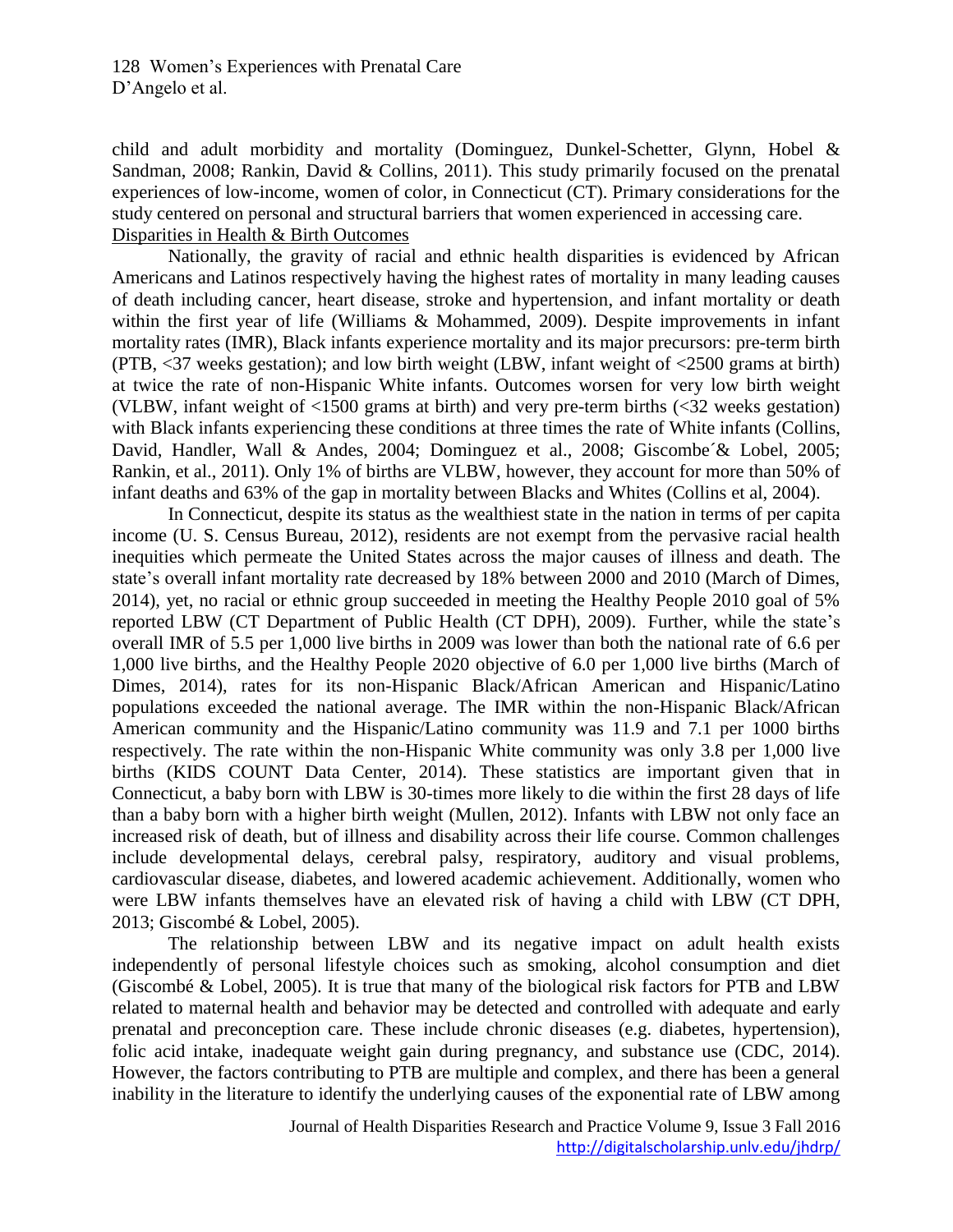women of color. Two of the most widely used explanations for birth outcome disparities are: 1) differences in socioeconomic status and individual health behaviors, which fall under the rubric of the social determinants of health; and 2) differences in experiences of stress, particularly stress related to experiences of race-based discrimination (Collins, et al., 2004; Giscombe´& Lobel, 2005).

Because most studies investigated these phenomena in African-American women, the text which follows will primarily refer to women who are Black. However, it is important to keep in mind that Latinos, the current largest minority population in the United States, also experience elevated rates of PTB. Compared with non-Hispanic white women, the percentage of preterm births was 3–26 percent higher for Mexican, Central and South American, Cuban, and Puerto Rican women (MacDorman & Mathews, 2011). Puerto Ricans, a subset of the Latino population, suffer the most disproportionately from poor birth outcomes compared to other Latino groups (Bermudez-Milan et al., 2011).

Social Determinants of Health & Barriers to Care

The social determinants of health (SDOH) refer to the social and physical environmental contexts in which people live their daily lives and in large measure influence disparities in health outcomes (U.S. Department of Health and Human Services, 2010). These social determinants range from daily needs such as access to healthy food, interpersonal considerations including language and cultural familiarity, and extend to larger systemic and social issues including poverty, housing, transportation, access to social programs as well as the role of social norms including discrimination (Marmot, Friel, Bell, Houweling, Taylor, & Commission on Social Determinants of Health, 2008). Racial discrimination in the United States occurs and is propagated at the individual, institutional and larger societal levels, and has been welldocumented in employment, housing and healthcare (Miller & Garran, 2008).

As a result of negative attitudes and beliefs based on race, people of color are overrepresented at the lower end of the economic spectrum and experience differential treatment and systematic denial of access to resources. Consequently, they have been repeatedly documented to experience disproportionately high incidence of mortality, illness, and other adverse health conditions as result of barriers related to these factors which affect daily life across a range of settings and institutions (Bermúdez-Millán et al., 2011; Marmot et al., 2008; Smedley, et al, 2003). Numerous barriers to receiving prenatal care have been identified in the literature, and may be classified as personal to each woman or structural, relating to larger societal factors and to characteristics of the clinical setting and provider (Phillippi, 2009). Utilization data, often the measure of access to care, is one-dimensional and does not translate into an understanding of the type of challenges the women experience, the interplay of these barriers, nor does it allow the greatest or most pressing challenges for pregnant women to be identified (Phillippi, 2009). Given the pervasiveness and often institutional nature of the problem, members of minority groups may or may not be aware of discriminatory behavior. However, recognition of such target status has been identified as promoting stress (William & Mohammed, 2009).

Personal factors which may impede care access include: lack of finances or insurance; ignorance about needing to obtain care as a result of being unaware of pregnancy status, contemplation of abortion or hiding of pregnancy status, or cultural or personal beliefs that care is unnecessary; fear of necessary medical procedures or of being reported for substance use; and the need for childcare (Phillippi, 2009). Structural barriers include the accessibility of the clinic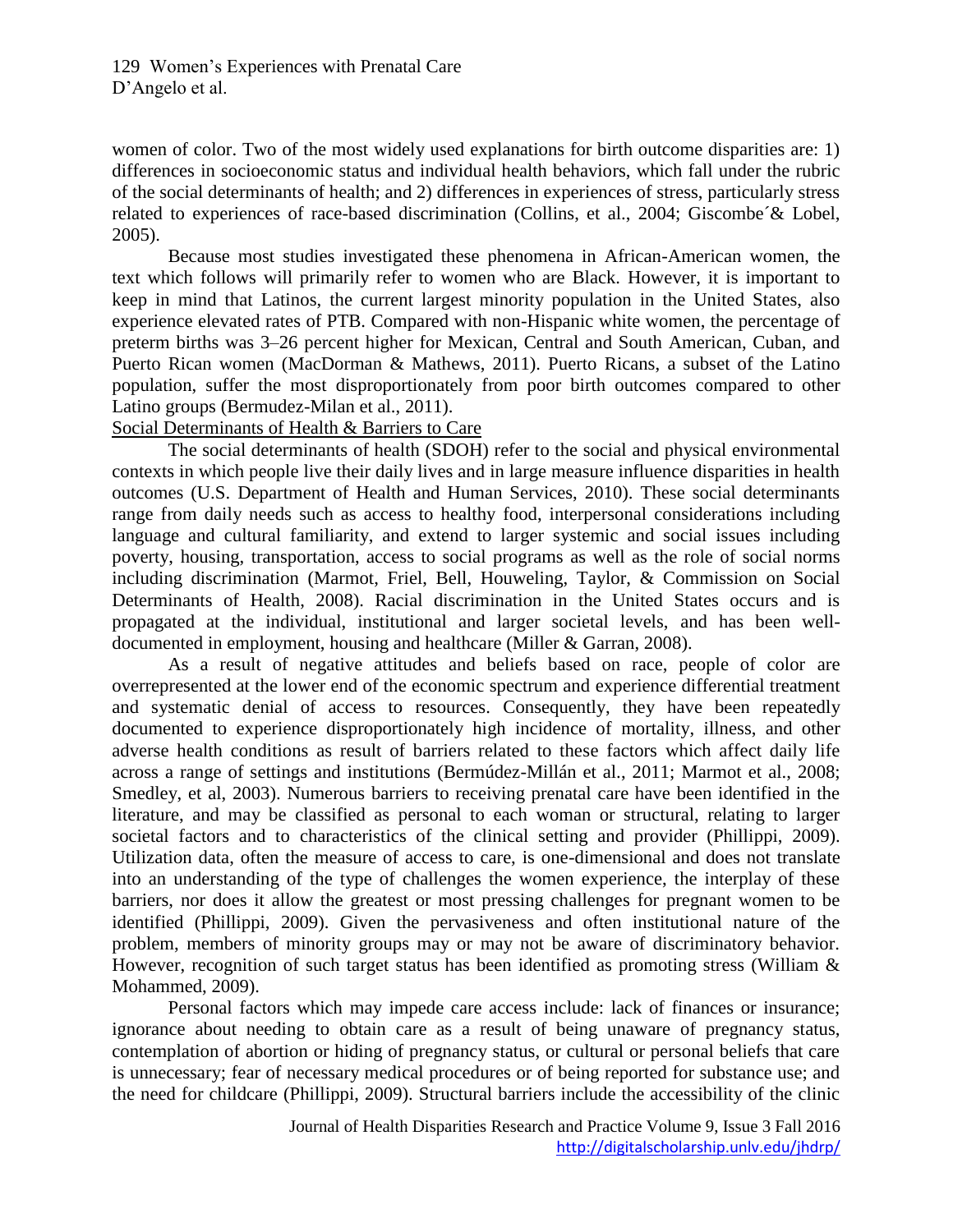in terms of location, hours of operation, wait times and degree of child-friendliness; and a lack of a consistent care provider or poor quality of care. Women also indicated that staff's and clinicians' insensitive attitudes and a lack of linguistic and cultural congruence with their needs were barriers (Phillippi, 2009). It has also been determined that the structure of the current healthcare milieu, is not conducive to meeting the needs of people of color and families with low incomes (Connecticut Health Foundation, 2005). Healthcare providers, in the current managed care environment, are often under significant time constraints in order to contain costs. Further, the requisite paperwork and processes associated with healthcare visits entail high levels of complexity (Smedley et al., 2003).

These personal challenges and structural barriers can induce adverse psychological and physiological stress-response in the body, which in the case of pregnant women, correlates with PTB and LBW (Bermúdez-Millán et al., 2011; Williams & Mohammed, 2009). Giscombé and Lobel (2005) found that women who gave birth to VLBW infants reported higher rates of having experienced discrimination while pregnant, than women who gave birth to babies with normal birth weight; Collins and associates (2004) concluded that cumulative personal experiences of discrimination in African-American women is an independent risk factor for having a VLBW child; and Dominguez and associates (2008) note that racism affects health independent of other sources of stress, and that African Americans expectant mothers experience more such life events.

While problematic, identified barriers did not prevent most women from seeking and obtaining medical care at one stage or another in their prenatal experience. Women across a range of socio-demographic indicators not only cited similar barriers, but indicated their baby's health as the primary motivating factor in their decision to ultimately seek care (Phillipi, 2009). Rankin and associates (2011) deduced that effective, active coping behaviors in response to perceived discrimination had a moderating effect with regard to racial discrimination and may serve as a "buffer" between such experiences and poor birth outcomes (p. 370). Thus, by understanding both the challenges and strengths of women in Connecticut as they navigated the healthcare system during pregnancy, this research hoped to identify factors which promoted and challenged the pervasive racial disparities in birth outcomes that exist in the state.

#### **METHODS**

#### Data Collection

This study used a mixed-methods design, with a qualitative emphasis. The qualitative and quantitative components were implemented at the same session of data collection (Rubin & Babbie, 2014). A mixed-methods approach was particularly useful here since our research question called for "real-life contextual understandings, multi-level perspectives, and cultural influences" (Creswell, Klassen, Clark & Smith, 2011, p. 4). Focus groups were chosen because they allowed for synergy between group members in order to elicit insights regarding the particularly complex topic of racial discrimination (Padgett, 2008). Seven focus groups (n=45), two semi-structured interviews and surveys were used to explore the women's experiences with prenatal care (interviews were conducted in place of focus groups in areas with low recruitment for the study). The focus groups and interviews were facilitated by graduate social work students using a semi-structured interview guide (see Appendix A for the Focus Group Semi-Structured Discussion Guide). Topics addressed included participants' experiences with prenatal care providers, barriers to prenatal care, racism and discrimination and their effect on participants'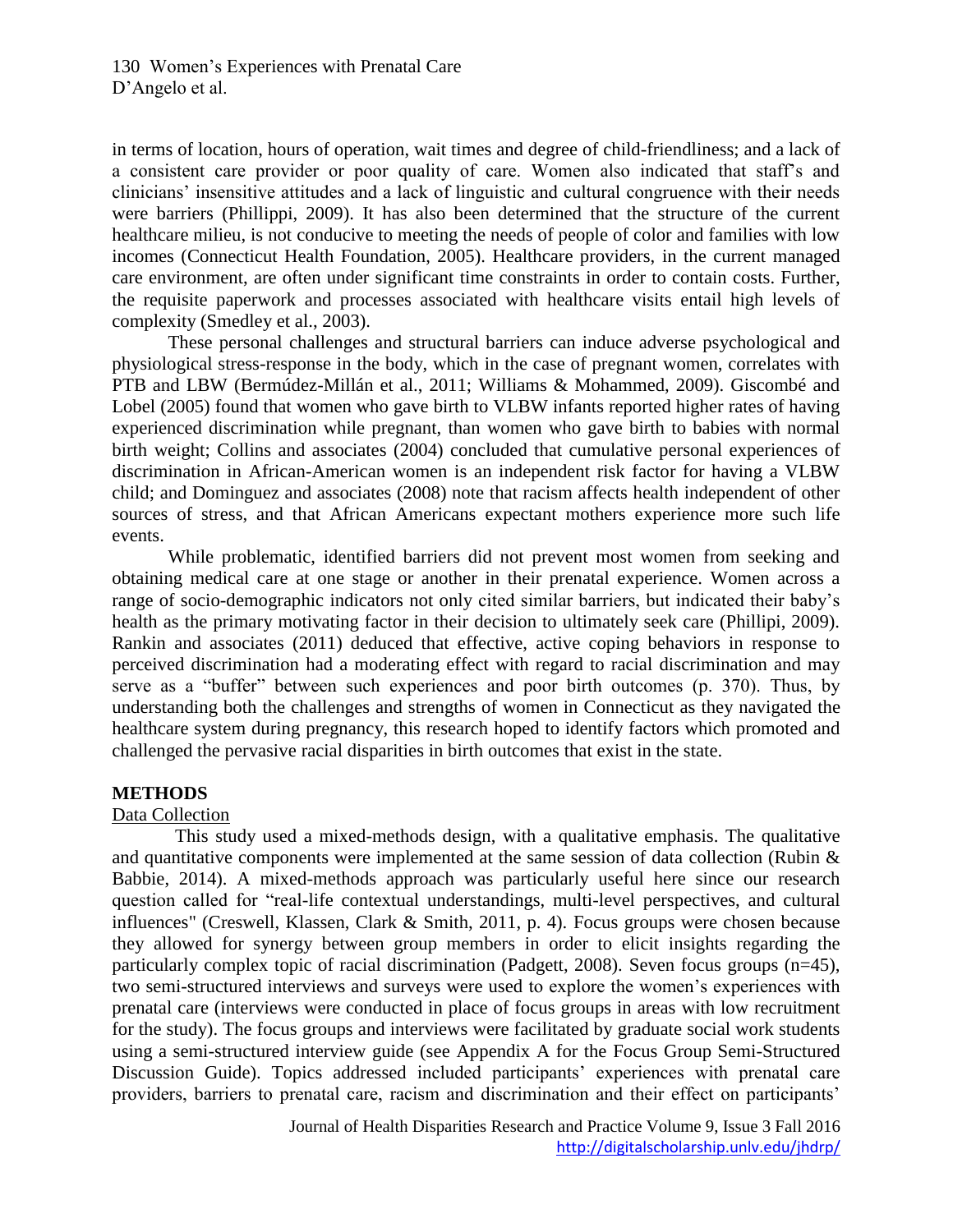prenatal care experiences, culture and its influence on prenatal care decisions, risk and protective factors for pre-term birth, and recommendations for improving prenatal care and for informing the community about the importance of prenatal care.

In order to supplement qualitative findings, three survey instruments were also used in this study: the Demographic and Prenatal Care Survey; the Barriers to Prenatal Care Survey, and a Survey of Risk and Protective Factor for Preterm Births. The first included standard demographic questions as well as questions about pregnancy status, pre-term deliveries, use of fertility drugs, preparation for pregnancy, support with child care, site of prenatal care, dental care during pregnancy, health insurance during pregnancy and post-partum, and an abbreviated version of the Interpersonal Processes of Care Survey adapted to prenatal care (Wong, Korenbrot & Stewart, 2004). The Barriers to Prenatal Care Survey listed eight common barriers to care (transportation, work, lack of money, housing problems, lack of health insurance, and three difficulties associated with finding a prenatal care provider) and asked participants to indicate the extent to which each was a problem. The Survey of Risk and Protective Factors for Pre-Term Births was a listing of six risk factors (smoking, lack of folic acid, fertility treatment, uncontrolled diabetes, high blood pressure, and heart problems) and three protective factors (being healthy, eating healthy foods, and taking care of medical conditions). Participants indicated if they were aware of each of these factors.

Before the focus groups or semi-structured interviews began, all participants were screened and consented. They then self-administered the Demographic and Prenatal Care Survey. In order to protect confidentiality, data collection forms did not include participant names, but had a randomly assigned number which was also used to identify them during the focus group discussion. Participants self-administered the Barriers to Prenatal Care Survey and the Risk and Protective Factors for Preterm Births Survey during the focus group. These were integrated into the focus group methodology because they assessed patients' perspectives before the focus group component, as to not contaminate quantitative findings, and also prompted for personal reflection just prior to the relevant group discussion topics. In a sample of primarily low-income participants, many of whom may have struggled with literacy, this also allowed for the self-administered survey questions to be broken up and perhaps be more digestible to participants. Participants were given a gift card worth \$25 at the end of the focus group as an acknowledgement of their participation.

#### Human Subjects Review, Sample Recruitment, and Inclusion Criteria

Following approval by the University of Connecticut Human Subject Review Board as well as the Connecticut Department of Public Health Human Investigation Committee, participants were recruited via service providers from five regions (three urban and two suburban). Inclusion criteria were that the women were at least 18 years of age and pregnant at the time of the focus group and/or in the first year postpartum. Two of the urban regions specifically recruited from organizations that primarily served low-income, women of color, targeting women from different racial and ethnic backgrounds. Three focus groups were conducted in one of the urban areas with a total of 21 participants: one group comprised of lowincome women who identified ethnically as Hispanic/Latina and who spoke Spanish primarily (this focus group was the only one which was conducted in Spanish); a second group comprised of low-income women who identified racially as Black/African American; and a third mixed group of low-income Hispanic and Black/African American women. In another urban area, three focus groups were conducted with a total of 20 participants: one focus group was comprised of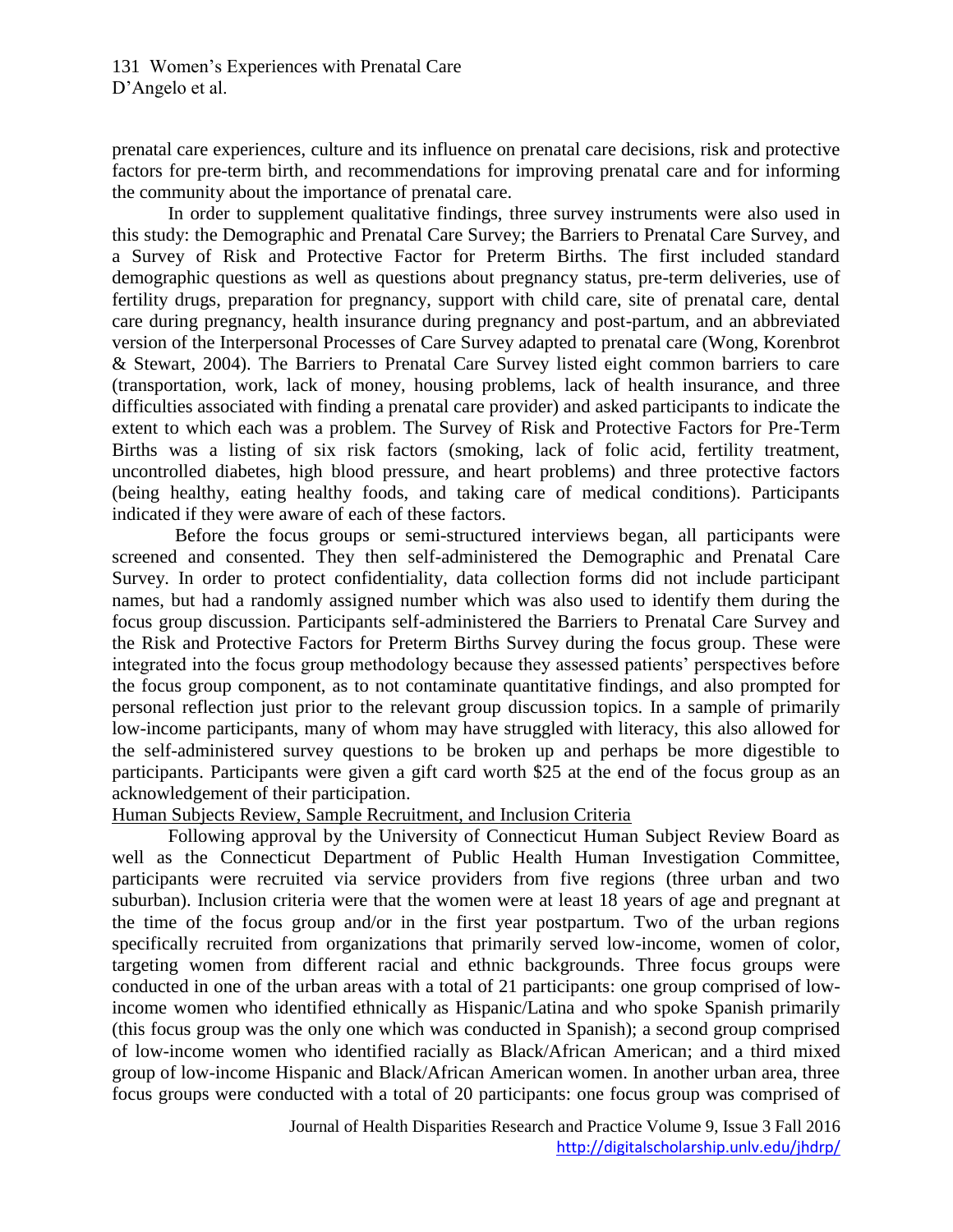low-income women who identified racially as Black/African American; the second of women who identified as ethnically as Hispanic/Latina, and the third of low-income women who identified as West Indian. One focus group was also conducted in a third urban area and had 4 participants who identified as White, Black, and/or Latina. One semi-structured interview was conducted in each of the two suburban areas - these two participants were White. Data analysis

The survey data were entered into an SPSS database, and descriptive and bivariate analyses conducted to describe the participants. A race/ethnicity variable was created by combining the responses to the ethnicity (if participant was Hispanic or Latina, or not) and selfreported race questions with the responses to questions about self-described ethnicity (particularly if Hispanic, Latina, or West Indian), and where the participant was born in order to clarify the race/ethnicity of those who either did not respond to the self-reported race question or who categorized themselves as "other." Focus groups and semi-structured interviews were audio taped and field notes written. The digitally recorded audio tapes were transcribed verbatim, and the Spanish transcript was then translated to English. Using NVivo version 10 software, the research team reviewed the transcripts, identified emerging themes, and developed codes and sub-codes. Following the identification of themes from each focus group, results were compared and contrasted in order to identify any similarities and/or differences between groups. Findings were triangulated among the three researchers as part of the thematic analysis, and discrepancies in analyses were discussed and consensus was reached between authors regarding final determination of codes and themes.

#### **RESULTS**

#### Demographic and descriptive statistics

A total of 47 women participated in this project. The majority (91.5 % or 41) was from two urban areas. Fifteen of the women (31.9%) were pregnant at the time of the focus group, 30 (63.8%) were in their first year postpartum and two (4.3%) were pregnant at the time of the focus group and also had given birth in the preceding year.

By ethnicity, about a third self-identified as Hispanic or Latina. By self-reported race, just over half self-reported as Black or African American, a quarter self-reported as "Other" or did not report a racial category, and all but one of the remainder self-identified as White. Using the data from both the ethnicity and race variables to form one race/ethnicity variable allowed all the women to be categorized by race and/or ethnicity and allowed for discrepant data to be corrected. The one respondent who identified as Hawaiian/Pacific Islander was born in Jamaica, and thus was recategorized as West Indian.

Most participants were born in the mainland U.S., and two were very young when they moved to the mainland. Six participants were 16 or older at the time of their move, whereas the other two were an infant and a toddler. Three participants did not speak English. The mean age was 28.8 years and the mean level of education was 12.3 years of school. The majority were single or divorced. Almost a third were working full or part time, and the remainder were not employed, or defined themselves as homemakers, students or self-described as retired. Just under half reported an annual family income of \$15,000 or less, just under a third had an annual family income between \$15,000 and \$50,000, one had a family income greater than \$50,001, and the remainder did not know. Almost all had children living with them, and about a quarter had previously had a preterm baby. Only one had received fertility treatments. About a quarter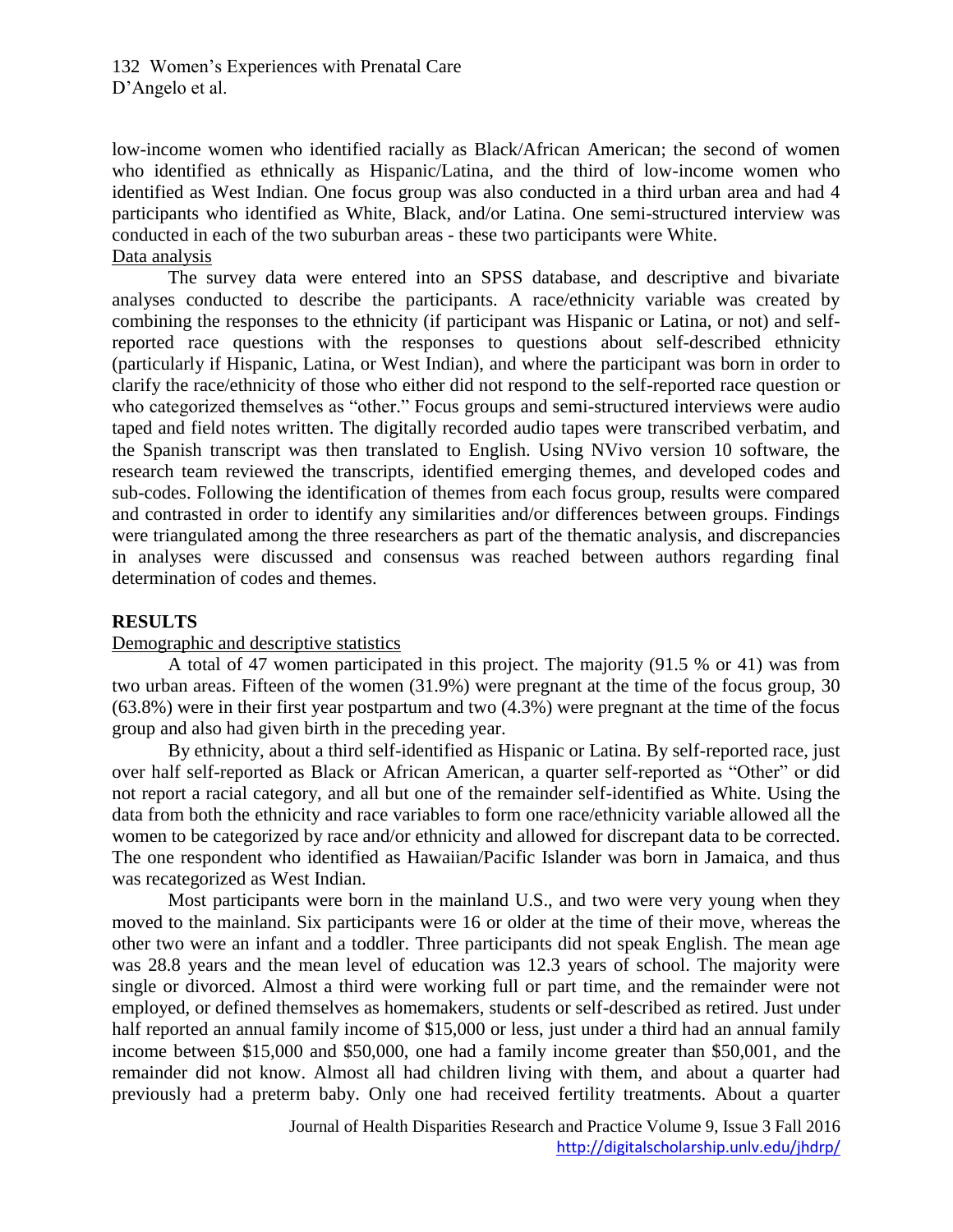received their prenatal care at community health centers, whereas the remainder were about equally divided between those who received care from hospital clinics, and those who received care from private medical offices. Three actively avoided the dentist, but more than a third did not or did not plan to have dental care during their pregnancy, a time period longer that the recommended six months for cleaning. Almost all had health insurance during their pregnancy whereas slightly fewer of those who were postpartum had health insurance. Most recalled having health insurance when they were children.

| <b>Table 1. Demographic Characteristics of Focus Group Participants</b> |                |  |  |  |  |  |
|-------------------------------------------------------------------------|----------------|--|--|--|--|--|
|                                                                         | $% (n)$ or     |  |  |  |  |  |
| Characteristic                                                          | Mean (SD)      |  |  |  |  |  |
| Hispanic or Latina $(n=47)$                                             | 38.3% (18)     |  |  |  |  |  |
| Race (self-reported; may choose more than one response) $(n=47)$        |                |  |  |  |  |  |
| <b>Black or African American</b>                                        | 48.9% (23)     |  |  |  |  |  |
| White                                                                   | $17.0\%$ (8)   |  |  |  |  |  |
| Hawaiian/Pacific Islander*                                              | $2.1\%$ (1)    |  |  |  |  |  |
| More than one race                                                      | $4.3\%$ (2)    |  |  |  |  |  |
| Other or unknown                                                        | 27.7% (13)     |  |  |  |  |  |
| Race/Ethnicity Combined (n=47)                                          |                |  |  |  |  |  |
| West Indian                                                             | $6.4\%$ (3)    |  |  |  |  |  |
| Black or African American & Non-Hispanic                                | 34.0% (16)     |  |  |  |  |  |
| Black or African American & West Indian                                 | $8.5\%$ (4)    |  |  |  |  |  |
| Black or African American & American Indian/Alaskan Native              | $4.3\%$ (2)    |  |  |  |  |  |
| Black or African American & Hispanic or Latina                          | $6.4\%$ (3)    |  |  |  |  |  |
| Hispanic or Latina & "Other" Race                                       | 23.4% (11)     |  |  |  |  |  |
| White & Hispanic or Latina                                              | $8.5\%$ (4)    |  |  |  |  |  |
| White & Non-Hispanic                                                    | $8.5\%$ (4)    |  |  |  |  |  |
| Born in mainland US $(n=47)$                                            | 80.9% (38)     |  |  |  |  |  |
| # Years lived in Connecticut (n=45)                                     | $21.9 \pm 9.8$ |  |  |  |  |  |
| Only spoke Spanish $(n=47)$                                             | $6.4\%$ (3)    |  |  |  |  |  |
| Age $(n=45)$                                                            | $28.8 \pm 6.7$ |  |  |  |  |  |
| 18-23                                                                   | $31.1\%$ (14)  |  |  |  |  |  |
| 24-34                                                                   | 42.2% (19)     |  |  |  |  |  |
| 35 and older                                                            | 26.7% (12)     |  |  |  |  |  |
| Highest level of education (n=44)                                       | $12.3 \pm 1.6$ |  |  |  |  |  |
| Eighth grade or less                                                    | $2.3\%$ (1)    |  |  |  |  |  |
| Some high school                                                        | 20.4% (9)      |  |  |  |  |  |
| High school graduate                                                    | 47.7% (21)     |  |  |  |  |  |
| Some post-high school                                                   | 22.8% (10)     |  |  |  |  |  |
| College and/or post-college degree                                      | $6.8\%$ (3)    |  |  |  |  |  |
| Marital status $(n=46)$                                                 |                |  |  |  |  |  |
| Single, never been married (no partner)                                 | 63.0% (29)     |  |  |  |  |  |
| Divorced                                                                | $2.2\%$ (1)    |  |  |  |  |  |
| Married                                                                 | 21.7% (10)     |  |  |  |  |  |
| Partnered                                                               | $13.0\%$ (6)   |  |  |  |  |  |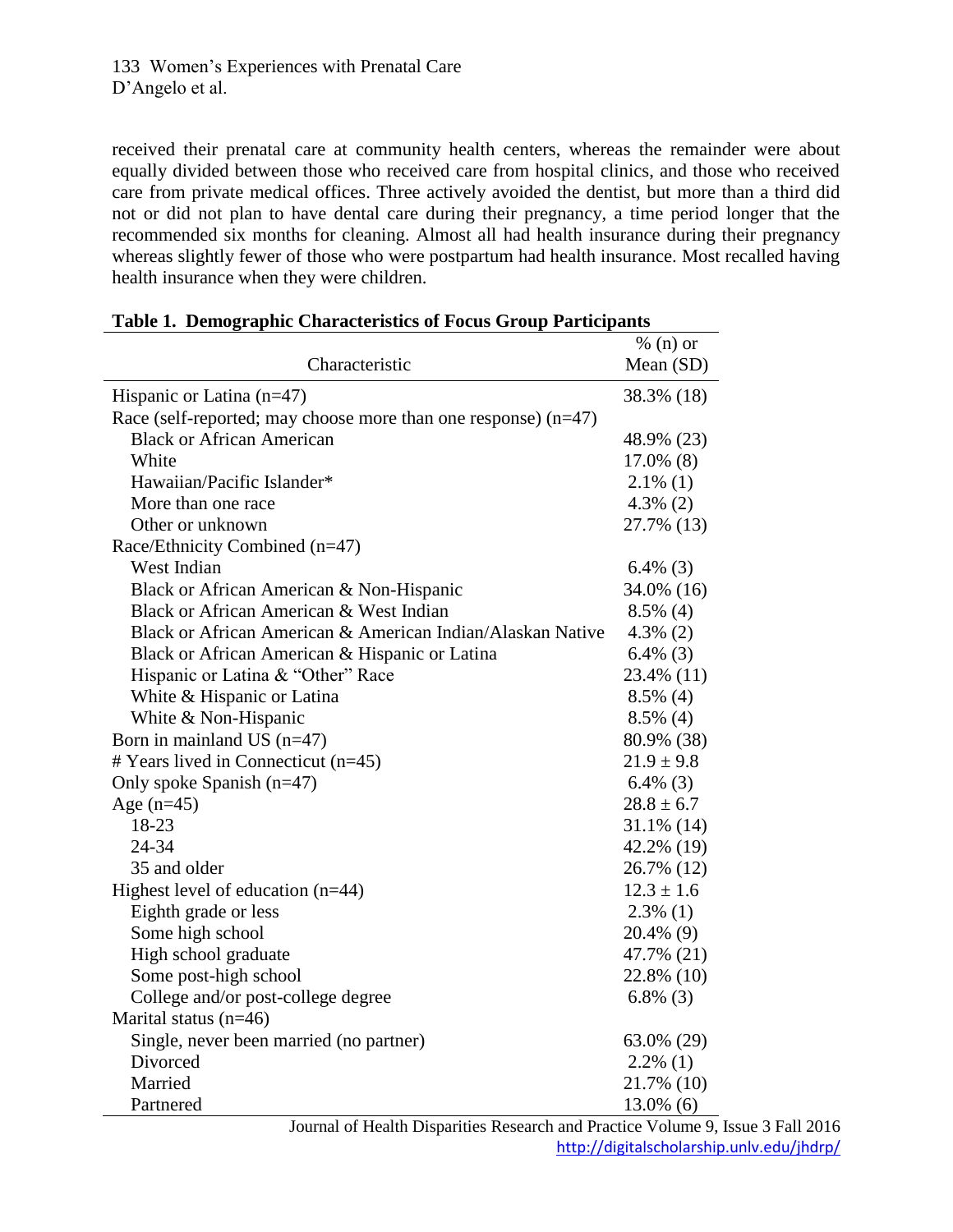| Employment status $(n=44)$                                        |              |
|-------------------------------------------------------------------|--------------|
| Employed for wages (full or part-time, or self-employed)          | 31.8% (14)   |
| Not working                                                       | 47.7% (21)   |
| Homemaker                                                         | $9.1\%$ (4)  |
| Student                                                           | $9.1\%$ (4)  |
| Retired                                                           | $2.3\%$ (1)  |
| Annual household income (n=44)                                    |              |
| $<$ \$15,000                                                      | 45.5% (20)   |
| $$15,000 - $25,000$                                               | 22.7% (10)   |
| $$25,001 - $50,000$                                               | $9.1\%$ (4)  |
| $\geq$ \$50,001                                                   | $2.3\%$ (1)  |
| Did not know                                                      | 20.5% (9)    |
| # of Children < 18 years of age living with participant $(n=45)$  |              |
| $\theta$                                                          | $4.4\%$ (2)  |
| $1 - 2$                                                           | 75.6% (34)   |
| 3 or more                                                         | $20.0\%$ (9) |
| Had a preterm birth $(n=46)$                                      | 23.9% (11)   |
| Had taken fertility drugs or had a medical procedure to help get  | $2.1\%$ (1)  |
| pregnant $(n=47)$                                                 |              |
| Did something to prepare for the pregnancy (question was          | 72.1% (31)   |
| intended to be about preconceptonal preparation but the responses |              |
| also describe actions taken during pregnancy) $(n=43)$            |              |
| Site of prenatal care $(n=47)$                                    |              |
| Community health center                                           | 23.4% (11)   |
| Hospital clinic                                                   | 34.0% (16)   |
| Private medical office                                            | 38.3% (18)   |
| Other                                                             | $4.3\%$ (2)  |
| Dental care during pregnancy $(n=41)$                             |              |
| Did not or will not go to dentist during pregnancy                | 39.0% (16)   |
| Was purposefully                                                  | $7.3\%$ (3)  |
| Had health insurance during pregnancy $(n=47)$                    | 95.7% (45)   |
| Had health insurance post-partum                                  | 86.2% (25)   |
| Family had health insurance when participant was a child $(n=46)$ | 89.3% (42)   |

*\*Note:* Participant who identified as Native Hawaiian reported that she was born in Jamaica. Thus she was reclassified as West Indian.

The Prenatal Scale Survey, which included a subset of the Wong et al.'s (2004) Interpersonal Processes of Prenatal Care tool, had a total of 18 items. For 16 of the 18 items, at least 76.6% (36) responded with either of the two most positive responses, indicating little variability and a generally high level of satisfaction with prenatal care. Only two items were not as positively endorsed. The first, was "How often did or do prenatal providers make decisions without taking your preferences or opinions into account?" which was reversed scored. About a third, (35.5%, n=16) experienced this sometimes, usually or always. The second was "How often did or do prenatal providers ask if you felt comfortable following advice that they gave you?" Similarly, 34.8% (16), said they never, rarely or sometimes experienced this.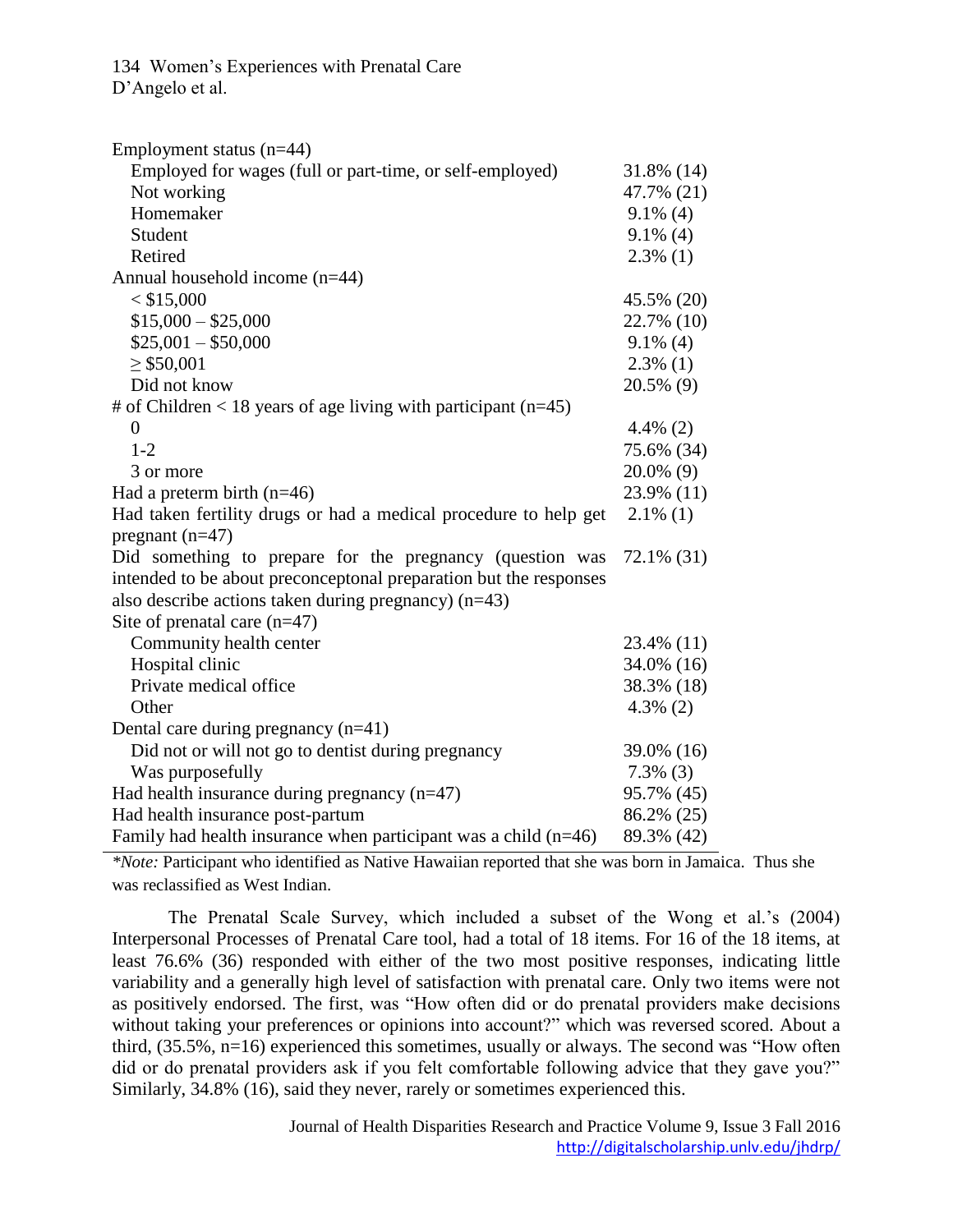Very few women endorsed any of the eight barriers to prenatal care. Five of the eight were endorsed as at least somewhat problematic by only 6.4% or less (3 or less) of the participants, whereas the other three were endorsed by 10.9% (5) to 14.9% (7) of the participants. The three items were as follows:

- 1. Have/had trouble getting rides or driving to my prenatal care appointments.
- 2. Had trouble getting to my prenatal care appointments because of food or money problems. [interpreted as financial problems]
- 8. Had trouble finding a prenatal care provider that I was comfortable with.

## **Table 2. Relevant Responses to the Prenatal Care Survey, Barriers to Care Survey, & Risk and Protective Factors for Preterm Birth Survey**

| <b>Prenatal Care Survey</b>                                                                                                  |                                                          |               |                  |                   |               |  |  |
|------------------------------------------------------------------------------------------------------------------------------|----------------------------------------------------------|---------------|------------------|-------------------|---------------|--|--|
| On average during your pregnancy,<br>how often did/do prenatal care<br>providers (e.g. nurses, midwives,<br>$doctors) \dots$ | <b>Never</b>                                             | <b>Rarely</b> | <b>Sometimes</b> | <b>Usually</b>    | <b>Always</b> |  |  |
| 8. Make decisions without taking<br>your preferences/opinions into<br>$account?$ (n=45)                                      | 64.4 % (29)                                              |               | 35.5% (16)       |                   |               |  |  |
| 9. Ask if you felt comfortable<br>following the advice that they gave<br>you? $(n=46)$                                       | 34.8% (16)                                               |               | 65.2% (30)       |                   |               |  |  |
| <b>Barriers to Prenatal Care Survey</b>                                                                                      |                                                          |               |                  |                   |               |  |  |
| Indicate how much each of the<br>following is a barrier for you?                                                             | <b>Not</b><br>Very<br><b>Big</b><br>at<br>Problem<br>All |               |                  |                   |               |  |  |
| 1.Have/had trouble getting rides or<br>driving to my prenatal care<br>appointments $(n=46)$                                  | 89.1% (41)                                               |               |                  | $10.9\%$ (5)      |               |  |  |
| 3. Have/had trouble getting to my<br>appointments because of food or<br>money problems $(n=47)$                              | 87.2% (41)                                               |               | $12.8\%$ (6)     |                   |               |  |  |
| 8. Have/had trouble finding a<br>prenatal care provider that I was<br>comfortable with (n=47)                                | 85.1% (40)                                               |               | 14.9% (7)        |                   |               |  |  |
| <b>Risk and Protective Factors for Pre-Term Births Survey</b>                                                                |                                                          |               |                  |                   |               |  |  |
| <b>Risk Factors</b>                                                                                                          | Knew Was a Risk                                          |               |                  | Did Not Know Risk |               |  |  |
| Lack of folic acid before pregnancy<br>$(n=47)$                                                                              | 53.2% (25)                                               |               | 46.8% (22)       |                   |               |  |  |
| Fertility treatments (n=47)                                                                                                  | 46.8% (22)                                               |               |                  | 53.2% (25)        |               |  |  |
|                                                                                                                              |                                                          |               |                  |                   |               |  |  |

Journal of Health Disparities Research and Practice Volume 9, Issue 3 Fall 2016 <http://digitalscholarship.unlv.edu/jhdrp/>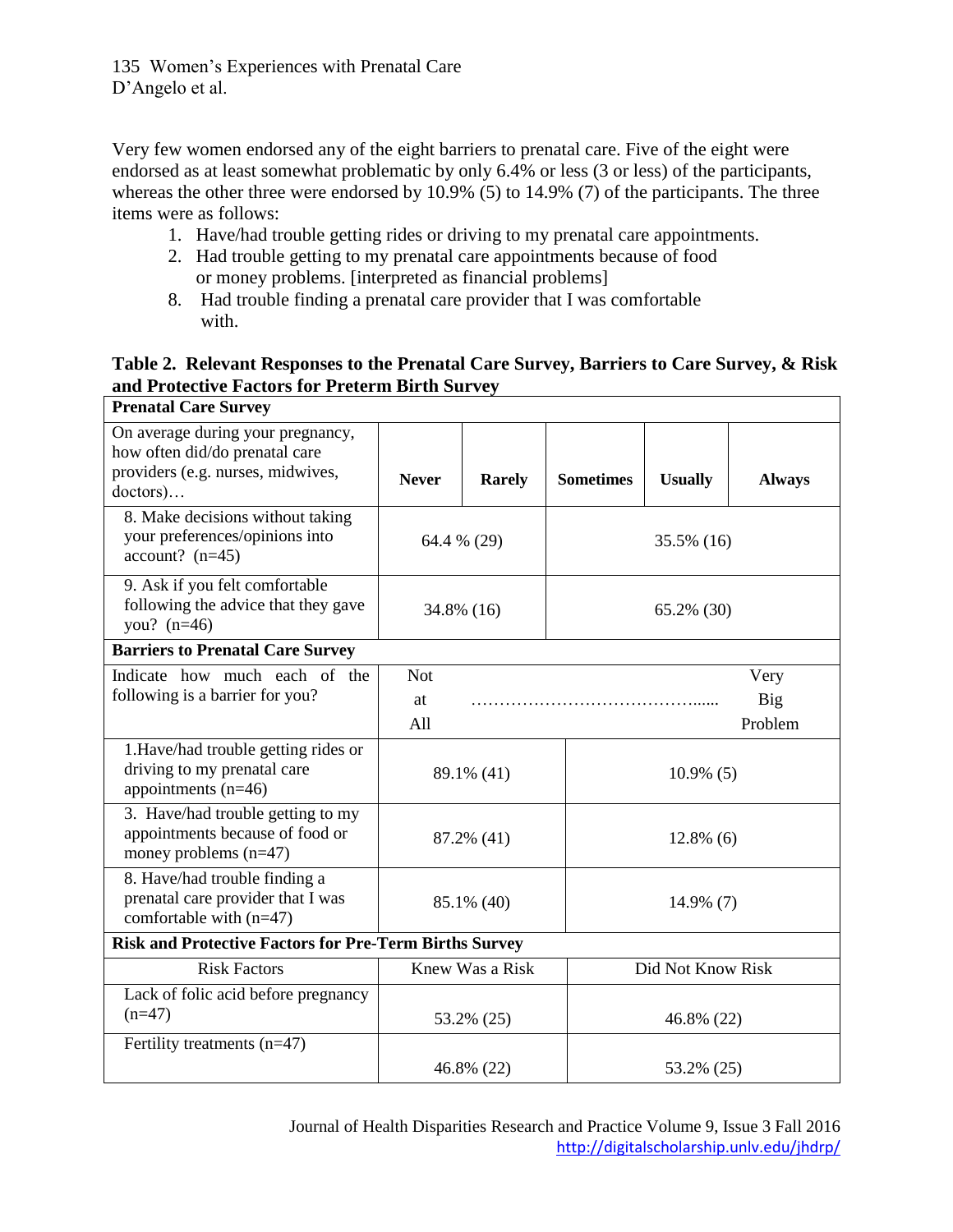On the Risk and Protective Factors for Preterm Births Survey, all but two women knew all of the protective factors, and most knew the risk factors. However, 46.8% (22) did not know that the lack of folic acid before pregnancy was a risk factor, and 53.2% (25) did not know that fertility treatments were a risk factor.

Bivariate analyses were conducted to assess for trends only; significance testing was not conducted given the small sample size. That said, two interesting trends were noted. The first pertains to the presumed inter-generational nature of the lack of insurance and the second to a possible relationship between having a preterm birth and being more aware of risk factors. Of the four participants who did not have health insurance as children, three also did not have postpartum insurance. Three of these four had health insurance while pregnant, and the fourth could not recall. Of those who had experienced PTB, 63.6% (7/11) identified ethnically as Latina (English and Spanish speaking). The relationship between PTB and knowledge of the importance of folic acid was stronger than that which was observed based on educational attainment: 40.0% (4/10) of those with less than a high school education, 42.9% (9/21) of those with a high school education, and 53.8% (7/13) of those with more than high school knew that the lack of folic acid was a risk factor. Of the 11 who had a PTB, 72.7% (8) were aware that the absence of folic acid was a risk factor whereas only 45.7% (16) of those who did not have a preterm birth (35) said they knew about folic acid.

#### Focus group findings

Thematic analysis of the focus groups and interviews revealed three main themes related to the participants' prenatal care experience: (1) Women identified concerns about the lack of patient-centered of care, particularly with regard to the administration of the healthcare system; (2) While women experienced challenges to accessing healthcare services as well as the broader conditions needed to live a healthy life, women also developed strategies to help mitigate such challenges. Almost universally, participants understood the importance of prenatal care, valued it, and actively worked to prioritize it in their lives, but some were unaware of certain risk factors for pre-term birth; (3) While women did not report experiencing racially-based discriminatory prenatal care, some did report experiencing other forms of discrimination in the course of their prenatal care. Although the focus of the study was prenatal care, the women also discussed their birth experiences, which further corroborated these findings.

**Theme 1.** The most significant finding in terms of its scope was that perceptions about the quality of the patient-centeredness of care varied widely among participants. Some reported receiving excellent treatment while others reported very negative experiences. Even when care was considered to be of strong quality, participants overwhelmingly perceived a lack of patient centeredness, with regard to both to healthcare administration systems and clinical care. This theme had several sub-themes as follows:

- a. more satisfaction with direct-care providers than office staff;
- b. preference for private doctors' offices versus community health center or hospital clinic (herein referred to as clinic-based settings);
- c. women's time was devalued;
- d. phone issues at clinic based setting;
- e. lack of continuity of care;
- f. lack of consideration for their personal preferences.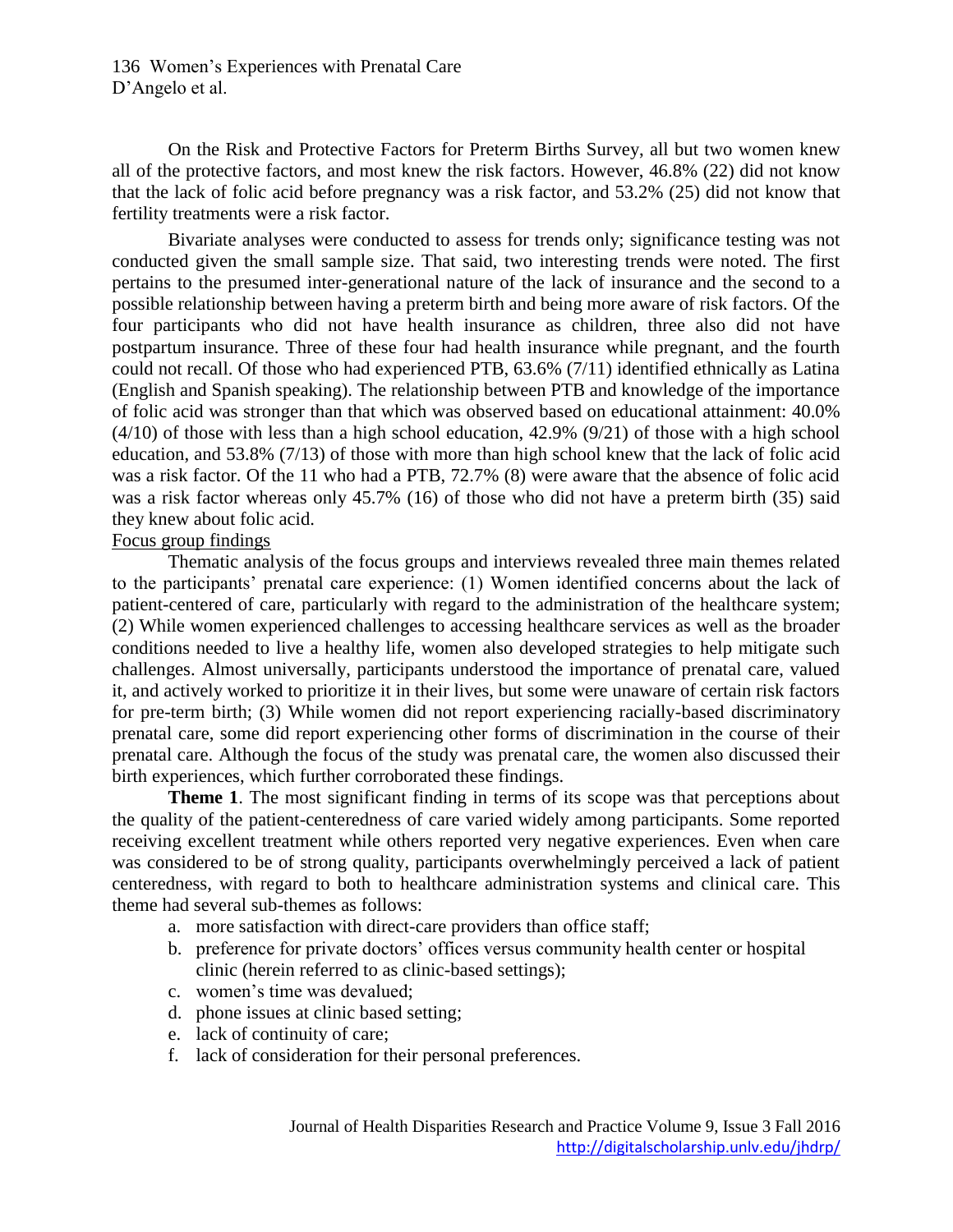Participants reported more satisfaction with the treatment by direct-care providers than with that by office staff, although there was some variation.

- "*I felt…like they* [providers] *were really involved in what I wanted*."
- "*My nurse has always checked if I need stuff for my diabetes. …She be on track and get 'em for me.…they're really helpful."*
- "*…they* [providers] *sucked, it was a horrible experience*."
- In reference to office staff, one participant notes "*They be having an attitude. It seems like they carry their…issues…to work*."

When women experienced poor treatment, some participants noted that they would advocate for themselves within the healthcare system, while others reported that they would simply try to ignore it. Several, but not all women who reported taking either approach, noted that treatment got better over time.

- "*The situation with me not knowing I was pregnant until late made that certain ultrasound* [technician] ... *question me that much*…. [It] *made me feel like I was doing something wrong. She made me feel like I just want to leave. I did speak to my* [provider] *and she was like 'Don't worry about it. We are not going to send you to her again...'.*"
- "*Like sometimes…they have their attitudes. I just ignored it… I didn't address it to nobody but eventually they change. Eventually…they got to see me, they changed*."

Participants perceived large clinic systems to be less patient-centered than private doctors' offices; thus they expressed preferences for private offices as compared with hospital clinics or community health centers.

- "*My doctor knew me cause it's only just him*."
- "*It was like family*." [referring to providers private office]
- *"I've been at the same doctor for like seven years but before I found that doctor I went to a local…community center and I felt like they're a mess. …They're all over the place. They don't have no type of relation for you, it just feels they're just in there to get you in and out so that's why I, I stick with my private doctor and I don't go to community things*."
- "*Especially dealing with the hospital and it's just like real ugly; cause nobody actually knows you as a person…every time you dealing with one of the doctors you got to tell them all your information, all over again every time you go and that's crazy*."
- Two women in one group saw the same provider in different settings and compared their different experiences. While the woman who saw the physician in the hospital clinic reported feeling "*unwelcomed*" and "*rushed*," the woman who saw him in his private office reported it as being "*a lot more comfortable, a lot more slowed down there*" and described the provider as being "*more relaxed*" in the private office setting.

Participants perceived that their time was devalued in the clinical encounter in two respects: they reported feeling rushed in their interactions with providers and some participants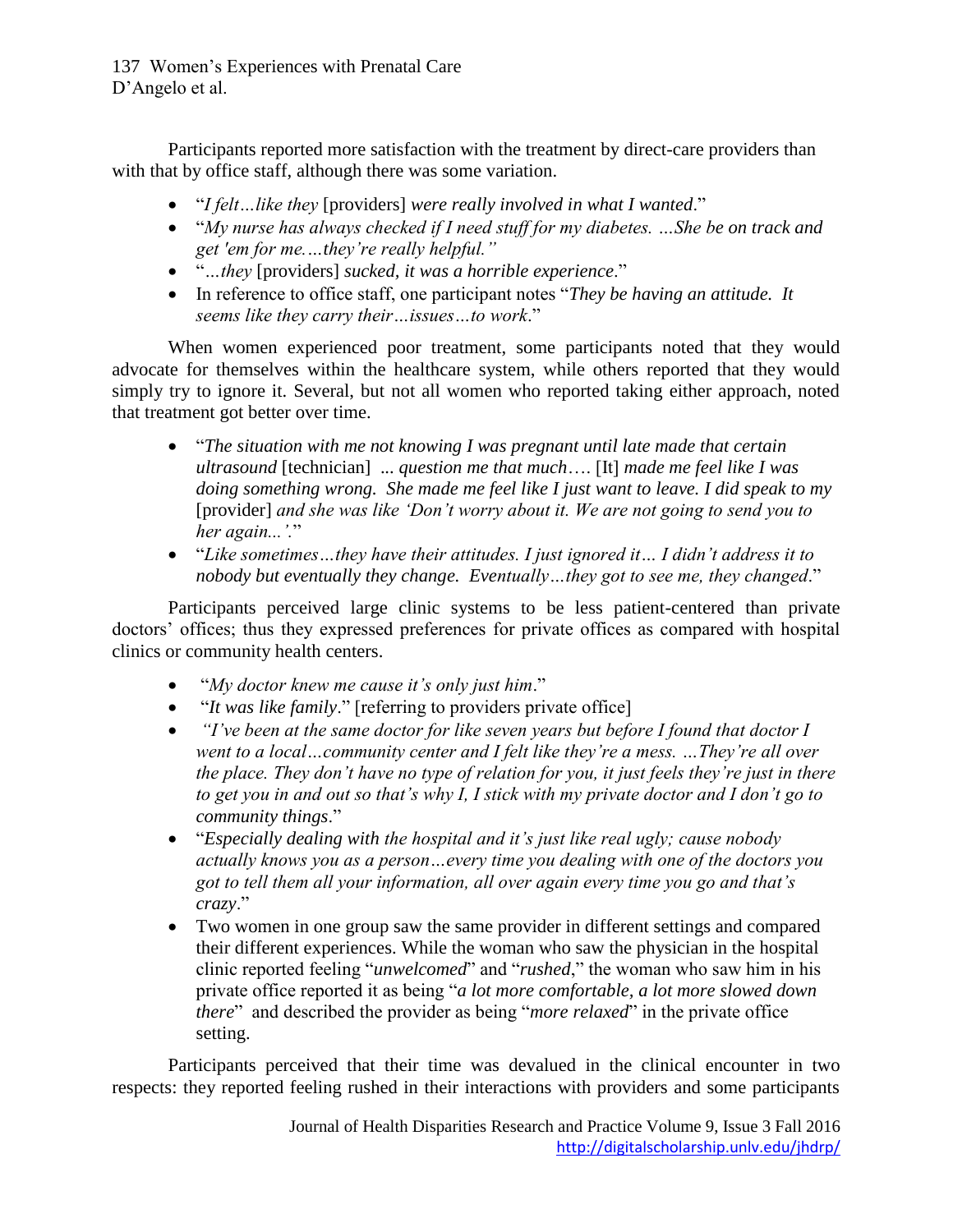also reported a double standard regarding timeliness. Participants highlighted the need for more time with their healthcare providers specifically to address individual concerns related to their pregnancy. Some women experienced being scheduled for appointments at the same time as other patients, with the same provider. Other participants reported waiting for scheduled appointments, often for 45 minutes or more, while noting that if they were 15 minutes late, they were forced to reschedule.

- "*How do these doctors time these appointments? I don't know if they do fifteen minute time slots. I don't think that that's appropriate. You know like [in] pregnancy you come in with all kind of concerns like 'why is my back aching,' 'I was spotting a little bit last night,' whatever the case may be, and they have to fit you in in this small amount of time and sometimes the time is not a lot for you to address all your concerns*."
- "*You know how you prepare yourself to get to the appointment on time and they have you waiting for hours just to be seen.…It's just that we have other things we need to do too. If the appointment was at 10 o'clock, we expect to be seen at 10 o'clock."*

Telephone access to providers was a significant concern for some women who received care in clinic-based settings. Some women reported being put on hold for extended periods of time and others reported a lack of responsiveness on the part of staff.

- "*Getting through was an issue. They put me on hold and I guess they forget. So on my end, it's frustrating, especially when you got a minute phone. So I can't hold so sometimes I tend to brush it off and like forget. So I just wait for them to call me, and you know give me an appointment*."
- "*They didn't know how to you know, speak to you on the phone…they was kinda nasty, snappy*."
- "*I generally had a hard time either getting through or just wouldn't end up getting the answers that I needed. I didn't call very often because the first few times I just couldn't get the right answers…I wouldn't get a call back generally unless it was about making an appointment*."

Participants were very concerned about the lack of continuity of care providers. They noted this was often due to multiple providers rotating amongst patients in a practice setting, provider turnover, medical residencies, etc.

- "*So…dealing with the hospital community, you never see the same person twice*."
- "[At a community health center], *they were switching me around with all these different doctors and I said, 'Look, can I just have one primary doctor?*'"
- "*Having that comfortable relationship with a good provider is great to have because you can always go back and ask questions whenever needed*."
- "*If they had steady doctors, their doctors rotate like people change their underwear….*"

Participants also reported a lack of consideration for personal preferences in care and provider prioritization of allopathic, clinical guidelines and business practices over women's self-knowledge of their bodies, concerns, priorities, and experience. Related to this, some women expressed difficulty finding a provider with whom they were comfortable. Some women,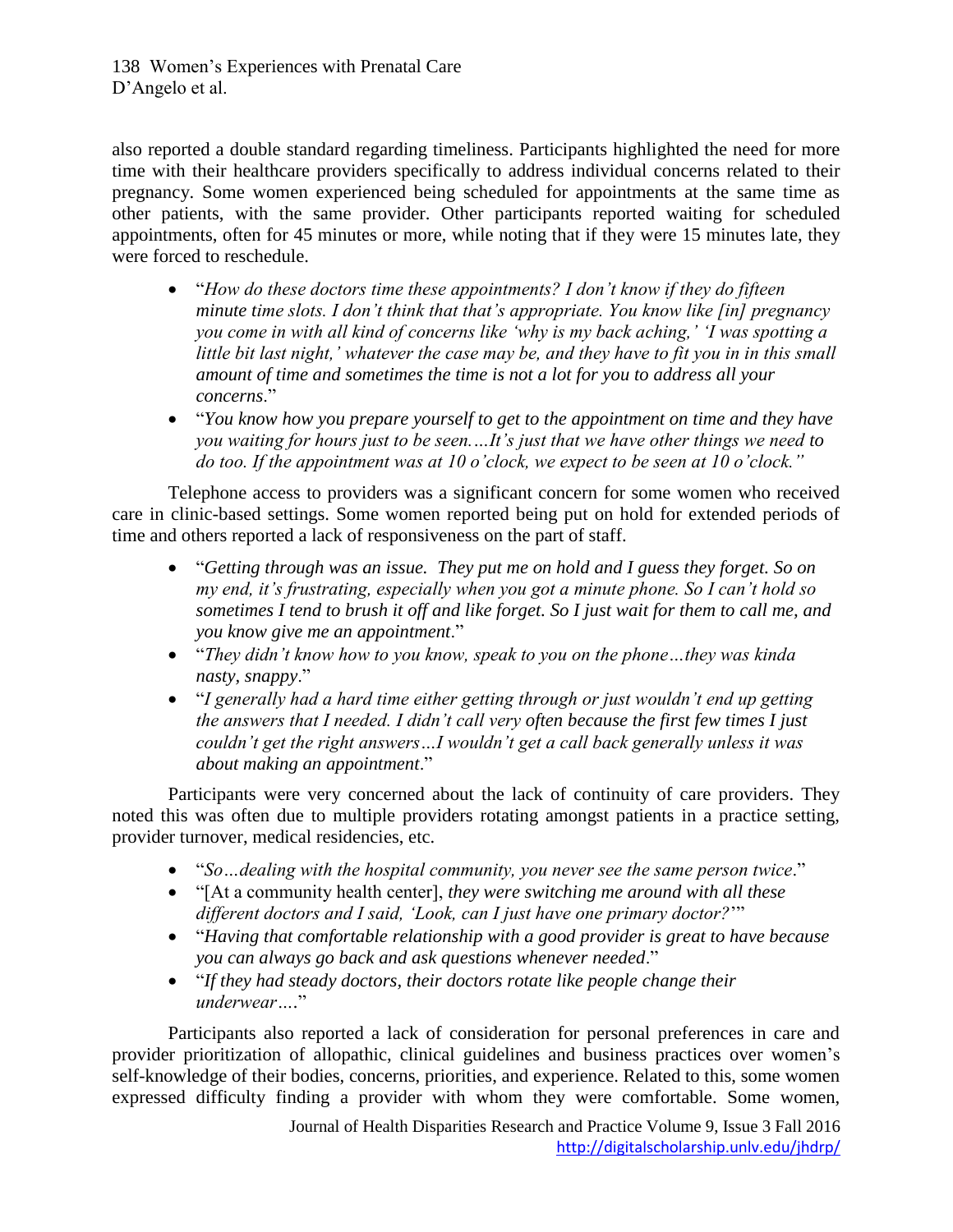particularly those reporting very negative prenatal and birth experiences, suggested that their clinical care providers could provide greater compassion and attentiveness. Participants were looking for more personalized, educational information about the pregnancy process which took into account their concerns and apprehensions. Participants also reported that their concerns and decisions about medication were not always taken seriously or responded to fully.

- "*They kind of do rush you…like 'All right, we know what we're doing. We saw you and you're out of here. See you in four weeks.' And it's like I'm not gonna say they don't care about the mother, but I had issues in the beginning and it was like, blow them off. Like 'Well do this, do that and you'll be OK' and I'm like 'No…I never experienced this before. Somebody do something. Like this is not normal for me.'…They should be more into the mother, not just the fetus*."
- "*They want you to have a certain amount of what they want you to have for your…growing baby inside you and in the beginning I couldn't keep anything down. It doesn't matter how much you keep saying 'do this or do that'" so I just had to pretty much let them know I'm gonna do this until I'm not sick and then I'm gonna work on what you guys are asking me to do. I found myself almost lying sometimes …just so I don't have to have that same conversation…every appointment*."
- "*When you're not doing exactly what they tell you…gaining a little too much weight at one time or not enough, you feel like you're doing something wrong. They're telling you it's necessary to do these things and that your child's health depends on all of this and it just puts so much pressure on you. It makes you feel like you're either doing it their way or you're doing it wrong*."
- "[I'd like] *a little more like compassion, time spent like actually getting to know the patients, and more information*."
- "*I'm uncomfortable taking pills and different things being pregnant…you're a doctor and you're saying 'take this and take that'" but…this is my baby. Is it really ok for my baby to be ingesting these things? And that's what made me feel uncomfortable…I got into a car accident and I was prescribed Percocet…and she's like 'oh, it's alright, as long as you don't have them all the time or get addicted'"…that didn't make me want to take them. I had the prescription and I rather stay in pain because I don't think it's safe enough*."

While women were directly asked about their prenatal care experiences, participants interpreted the question to include birth experiences. Thus, several women also reported on their birthing experiences in the context of discussing their prenatal care. Data involving birth experiences revolved around the same concerns about patient-centeredness, including lack of personalization of care, deprioritizing patients' experiences, and devaluing of patients' time.

- "*I give birth kind of quick once I get started. And I was ready, I was ten centimeters ready and waiting for the doctor and they were like 'hold off…hold her off as long as you can.' And it's like I could have gave birth in 15 minutes versus 45 minutes. So it just seems like it's kind of real routine to the people that are helping you give birth. It's really routine and it's like if something happens what do you guys…say then?"*
- *"I don't mind them being in the room* [e.g. medical students and/or residents*] but everything is like twice. They had to check my cervix and the doctor checked me plus*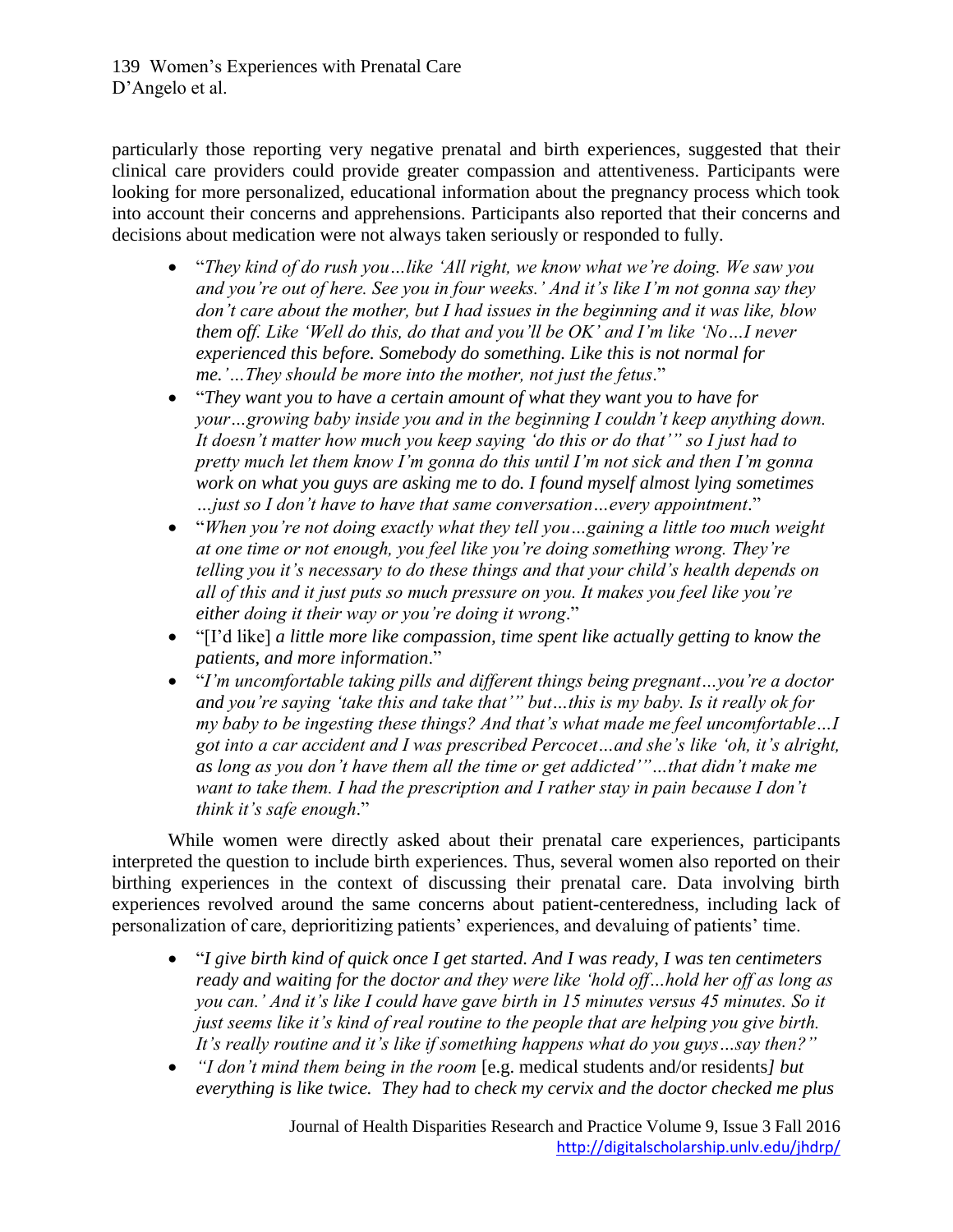*another guy.…The lady that was there was like 'Oh my god, I feel sorry for you.' I'm not a doll. You can't do that. What the heck?"*

 *"…when I had that last child, I wanted to have a tubal ligation right after giving birth. And he basically informed me that he was too busy that day cause there were a lot of babies being born. So it was like, in, get my baby out, left me there with the birth, with the rest, after the birth stuff in there for like forty-five minutes. And I'm just stuck there and then he came back and didn't do the tubal ligation and told me to come back in eight weeks…that kind of threw me off and I never got the tubal ligation and now six years later I'm having another baby, and it's that same doctor*."

**Theme 2**. In general, all women understood the importance of prenatal care and most everyone reported attending all or just about every prenatal appointment. Women actively planned to accommodate their prenatal care appointments into their lives, in terms of time management, transportation costs, etc. This position was almost universally expressed by the women, regardless of whether their prenatal experience was positive or negative. Women valued their medical provider's advice in regards to their baby's health.

- "*If I had an upcoming appointment, I made sure I had you know* [money for transportation]*, even if it was my last ten dollars, I knew I had to keep that and save that for my appointment to make it there. I had some challenges, but I just tried to prepare myself and know my schedule ahead of time*."
- "*Yeah I got prenatal care every single time, even with the doctors, I still made the visits. I still made sure that everything was fine*." [This participant described her prenatal care experience as "horrible."]

The previously mentioned point that participants generally wanted to receive more pregnancy-related health education from their providers, was particularly the case as it related to risk factors and protective factors of preterm birth. For example, while they were aware that smoking during pregnancy could be problematic, they did not explicitly realize it was related to preterm birth. They also did not correlate fertility treatments or untreated, chronic health conditions as risk factors for preterm birth. They generally did not know about the role of folic acid.

 "*You know when you get pregnant you need to have prenatal care but you don't pay attention to like 'oh let me start getting ready now for when I want to have a baby,' like as far as getting the daily folic acid."*

Furthermore, most participants reported experiencing some economic, social, and/or environmental challenges to health and wellbeing, in other words, the social determinants of health (SDOH). While in some cases, these challenges affected the participants' access to prenatal care, the women emphasized that they did not prevent them from accessing prenatal care. These challenges primarily involved social services, money, transportation, and access to healthy food. Housing was also a challenge for some women. While many women were aware of social service and health programs available to them, those who were employed found the qualifying income threshold criteria too low. Likely as part of the women's overall commitment to their prenatal care, a major strategy which they emphasized was the importance of using social networks in helping them mitigate these challenges and access community-based resources.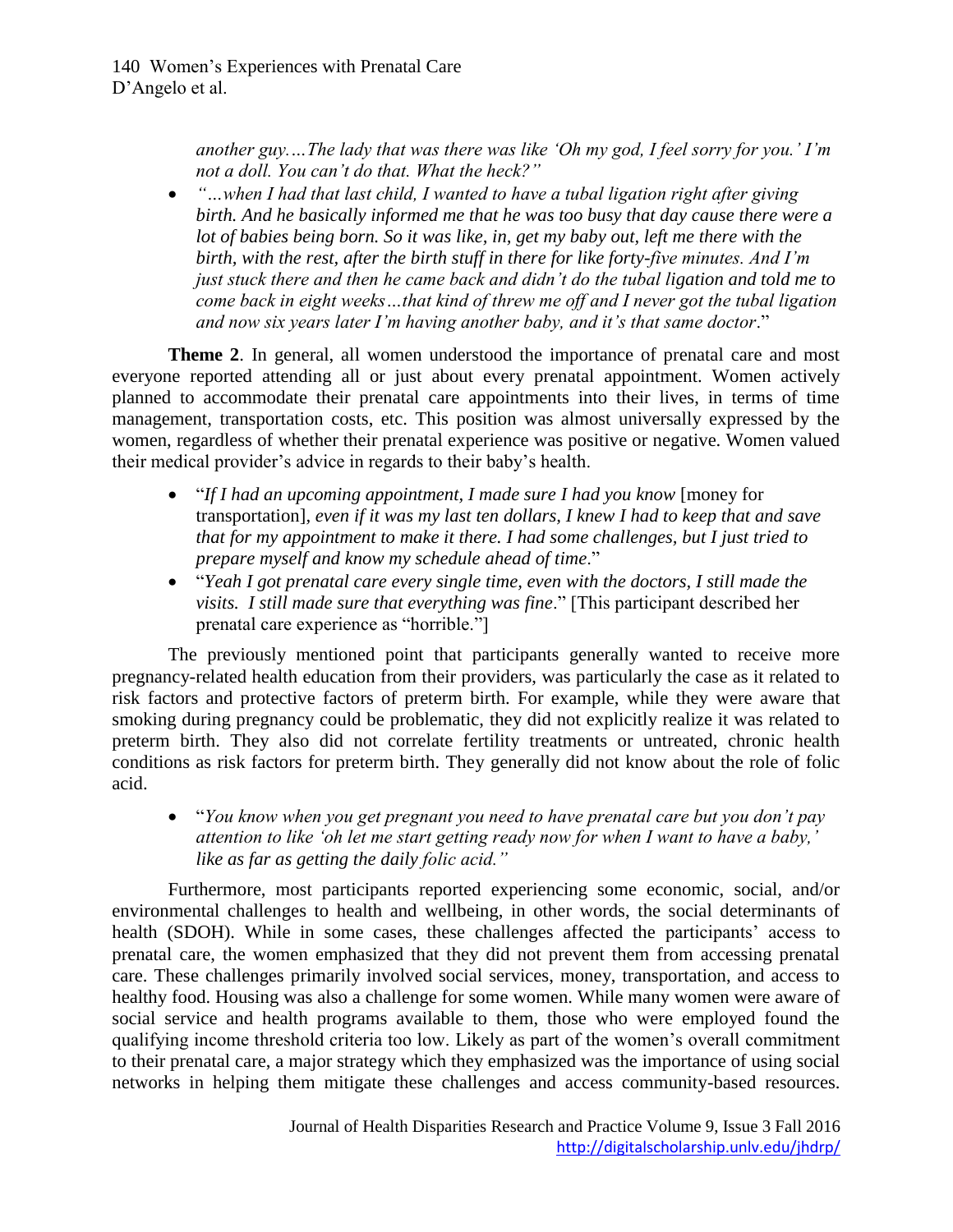Some participants also noted that the support they received from their "*social workers*" was invaluable in being able to navigate the social service system and barriers to accessing care.

- "*Even if you have a ride you still need gas to get there.…These are mandatory appointments that you have to go to so either way you're going to have to get there somehow whether it's asking for a ride or having just the gas money to make it there.*"
- "*I'd take the bus a lot of times in certain situations when you don't even have the money to take the bus, and gets difficult*."
- "*It has been a problem for me because …when it comes to eat for a week or use the money for gas to get a ride to the appointment, you gotta be able to eat, you gotta be able to feed yourself and if you have other children you would feed them too*." *"I just completely stopped taking* [Medicare-sponsored transportation service] *cause I couldn't stand the service anymore like the people were generally nice…just they were so tardy nobody was on time. I'd miss some of my appointments…"*
- "*There was an instance where the doctor was telling me like 'You should eat organic foods. You should eat, try to make things with organic stuff.' I was like 'Do you know what organic costs?' It's a lot of money!*"
- "*I've been pretty much house hopping for a year and a half now. It does get difficult because sometimes when you have something available it's in a different town and you have difficulty getting to your appointment somewhere else."*
- *"I know about the WIC program and stuff, but see, my thing is, I do work so everything as far as trying to get assistance— like okay you can't get it because uh 'you make too much' or so that was that's my problem even though I don't to me…I can't get any type of assistance because of the income…where* [am] *I supposed go and look for help?"*
- "*You shouldn't have to quit your job just to get assistance*."
- "*So I try to like tell people to the secret like find the offsite* [application for Medicaid insurance coverage] *and go through them because within twenty four hours you might not have a* [insurance] *card but you have your number which is just as good*."

Financial access to healthcare was problematic for some participants. Participants were concerned about healthcare costs, knowing how to access Medicaid, multiple, logistical barriers to registering for public insurance through the State Department of Social Services, not being able to access prenatal care while waiting for coverage to begin, and not being accepted by providers due to being on public insurance. Also, for those women who were working, some found it challenging to balance work commitments with medical appointments.

- [In reference to receiving a hospital bill,] "*I was like that is way too expensive, especially for somebody who doesn't have that amount of money to pay…*" [Its important to make] "*sure that services are not only available but they are affordable for people who need them*."
- "*Sometimes if I didn't have a sick time I would have to lose pay or what have you, so I would you know they have Saturday's appointments or later office appointment…for me it was just getting an appointment that I can meet during my work schedule*."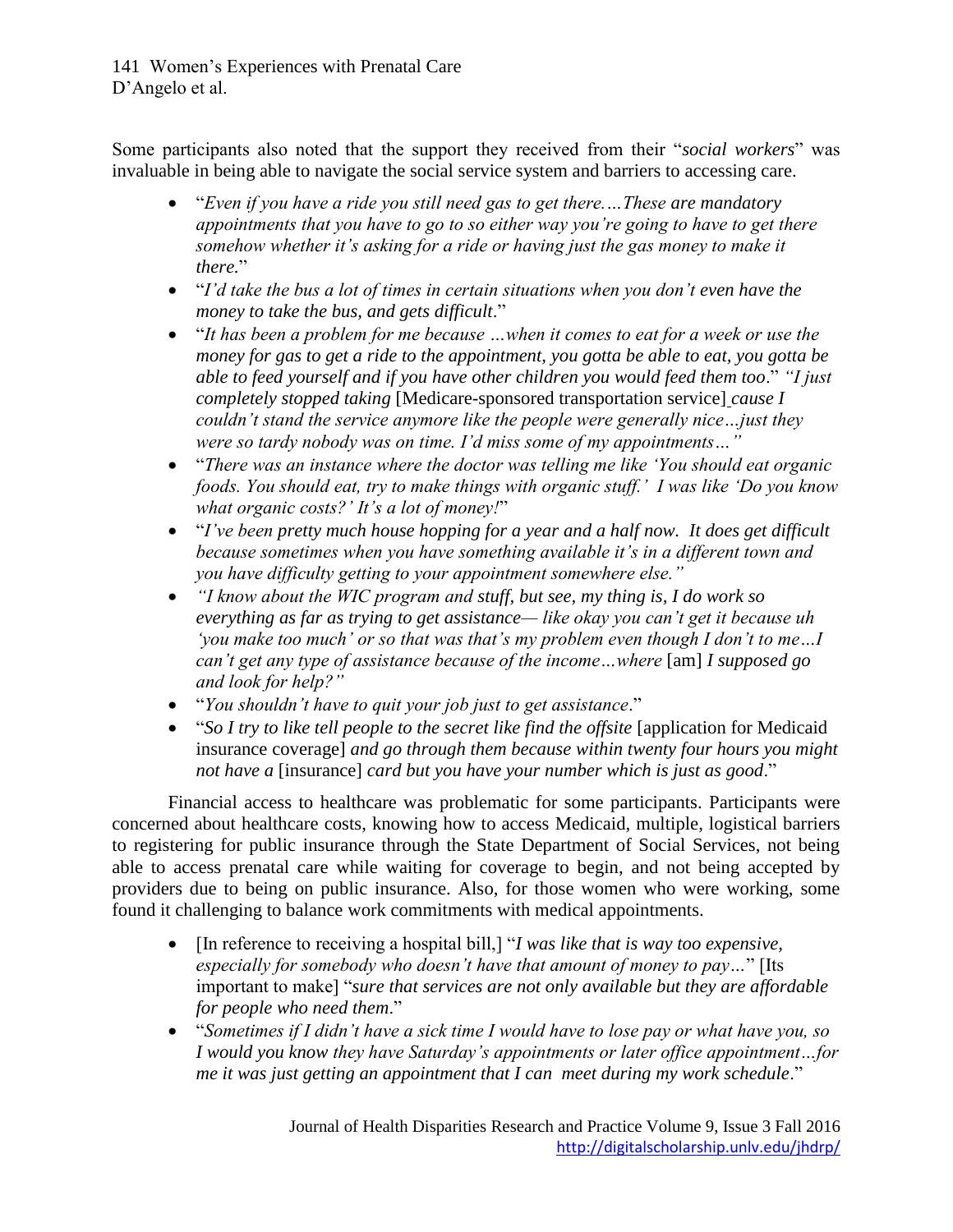"*I've had three* [Department of Social Services] *case workers and never met one of them, never talked to one of them, never seen one of them. I have this one case worker that I call and I call and I call, cause right now I need help with like daycare and until I talk to my caseworker I can't get daycare so I call and I call and I call and I have yet to get to this person. I called to the point where like the mailbox is full. And…I've been down there and they say 'oh well you have to call because we don't know where your worker is at.'* 

Women with higher levels of education and working women had increased awareness of their rights and resources, as well as greater consciousness about how their life situations correlated with broad social and political structures. (Such awareness included for example: waiting at the Department of Social Services (DSS) too long to register for healthcare services; income thresholds on need-based programs being too low; and that healthcare should be a human right).

**Theme 3**. Finally, some women reported experiencing discrimination in their prenatal care on the bases of age, insurance type, and behavioral health history. Some felt disrespected, but no one described racially-based discrimination in the healthcare setting. Three of the six women who were not from the two primary urban areas shared the most egregious concerns about their provider's behavior. While the role of race is uncertain here, as all these women identified as White, the other factors could be identified as potential bases for discrimination in their cases. All three women were younger (early to mid-20s) and two were pregnant for the first time. One identified her past history of drug abuse as the source of the discrimination she experienced during her prenatal care. Other women expressed that it was not uncommon to be discriminated against based on the neighborhood or town where one lived. These women also resided in areas that seemed to be less well-resourced; thus, socioeconomic status and geography may have played a role as well.

- *"In the hospital and [with] different healthcare providers, I did feel the discrimination, I did feel like I was less than because I had Husky"* [e.g. Medicaid].
- *"I almost used to feel like I almost had to wear a name tag that says I do work full time and I was trying to contribute to society but unfortunately I fall into the financial guidelines to where I'm eligible…You feel prejudiced, you feel like cause you getting DSS assistance that you're stupid, you're dumb, you're poor, you're uneducated and that's not the case. …You always feel like you gotta prove that I'm not stupid, I'm not dumb."*
- *"I mean I was honest. I was like 'I was a drug user' [as it] was gonna affect how my baby grows, and when you tell people that, they don't want to see you."*
- *"Yeah,* [city] *has the reputation of not so nice girls that like to sleep around a lot, quite a lot of us get treated as such even though there's quite a few of us who do not."*

## **DISCUSSION**

## Limitations

Two methodological limitations of this project were: 1) the nature of the sample; and 2) discrepancies between participant response on the quantitative surveys and the discussion questions. The convenience sample was small and non-random by design; it primarily included urban women who were engaged in case management services. The participants were also all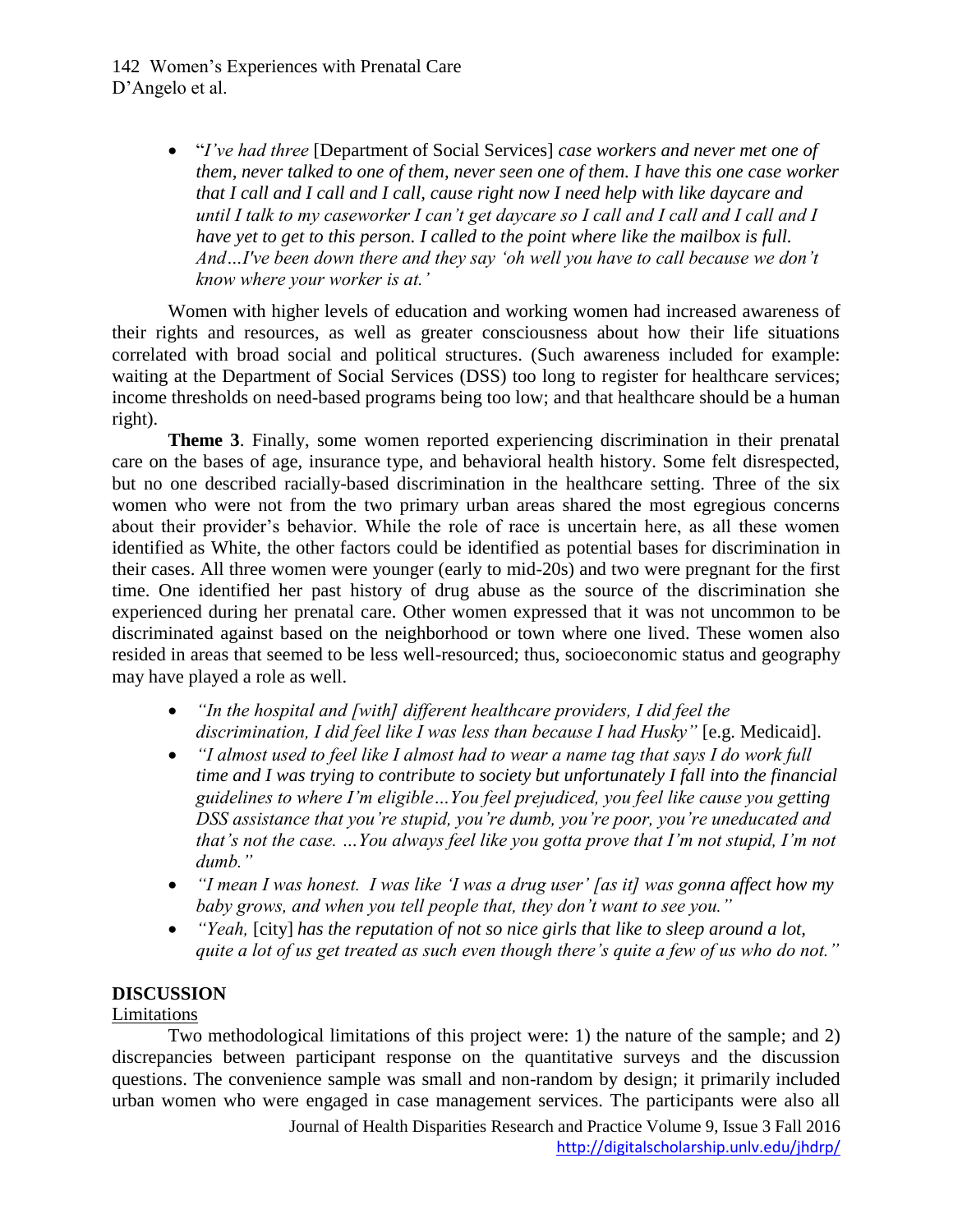able to attend focus groups or interviews that occurred during the day whereas women with more restrictive work and /or family situations may have been precluded from attending. Consequently, the findings, while informative, are applicable primarily to urban, low-income women of color *with* supportive social services.

The second limitation pertains to differences in how the women responded to the surveys and the discussion questions. Self-administered quantitative surveys were utilized to describe the sample and to help address the breadth of topics of interest to this project. Whereas overall the women reported general satisfaction with their prenatal care on both the survey and in the focus groups, there were some disparities between the survey and focus group responses regarding several items, e.g., knowledge of risk factors for preterm pregnancy, barriers to prenatal care, and some negative experiences with prenatal care. Approximately half of participants reported knowledge of folic acid and fertility treatment from the Risk Factors Survey; this was in contrast to the focus group findings, in which the vast majority of women reported a lack of knowledge regarding folic acid as well as the role of fertility treatments in preterm births. It is important to note that in this sample, almost a quarter of the women had previously had a preterm birth which may account for their heightened awareness of folic acid, but this does not account for the broader discrepancies in the qualitative versus quantitative data. Only one woman in this study had undergone any fertility treatments; thus most participants were unfamiliar with fertility treatments and had never fully contemplated their risk factors.

In the survey results, most women did not endorse the barriers to accessing prenatal care, yet in the focus groups, they noted many challenges to receiving services. As such, the term "barrier" may have been too strong. Even when women reported that money was not a barrier specific to prenatal care, they reported that money problems were a considerable concern for them. This apparent contradiction may be explained by the relationship between the extent and frequency to which these issues presented and the women's prioritization of their prenatal care. Their statements in this regard communicate determination and motivation to attend medical visits, obtain prenatal vitamins, and participate in other activities as necessary to promote prenatal health. While participants may have encountered many challenges, the women did not perceive them as barriers as they did, in the end, receive prenatal care.

Similarly, there was minimal endorsement of anything negative on the Prenatal Care Survey, yet substantial discussion of a variety of quality-related issues in the focus groups once the women were "warmed up." This suggests a general reluctance to respond negatively, at least initially and on self-administered "paper and pencil" surveys, and/or a problem with using a quantitative format for these women to address these topics. Furthermore, this discrepancy could be explained in part by the tendency of participants to rate services highly on satisfaction surveys, regardless of quality of care; the Prenatal Care Survey may in fact be a better indicator of how well the women's prenatal care met their initial expectations for care, as opposed to how well their needs were met (Royse, Thyer, & Padgett, 2010).

There was also some reluctance or perhaps confusion with two other questions. Many of the women who identified ethnically as Latina tended to endorse the "other" category in the racial identity question where they described themselves as "*Latina*," not a racial category. This finding in consistent with others which highlight the need for more valid mechanisms of racial and ethnic classification for Latinos (Ríos, Romero, & Ramírez, 2014; U.S. Commission on Civil Rights, 2009). Moreover, when asked what they did to prepare for the pregnancy, participants interpreted this to mean what they did during the pregnancy to prepare for birth. This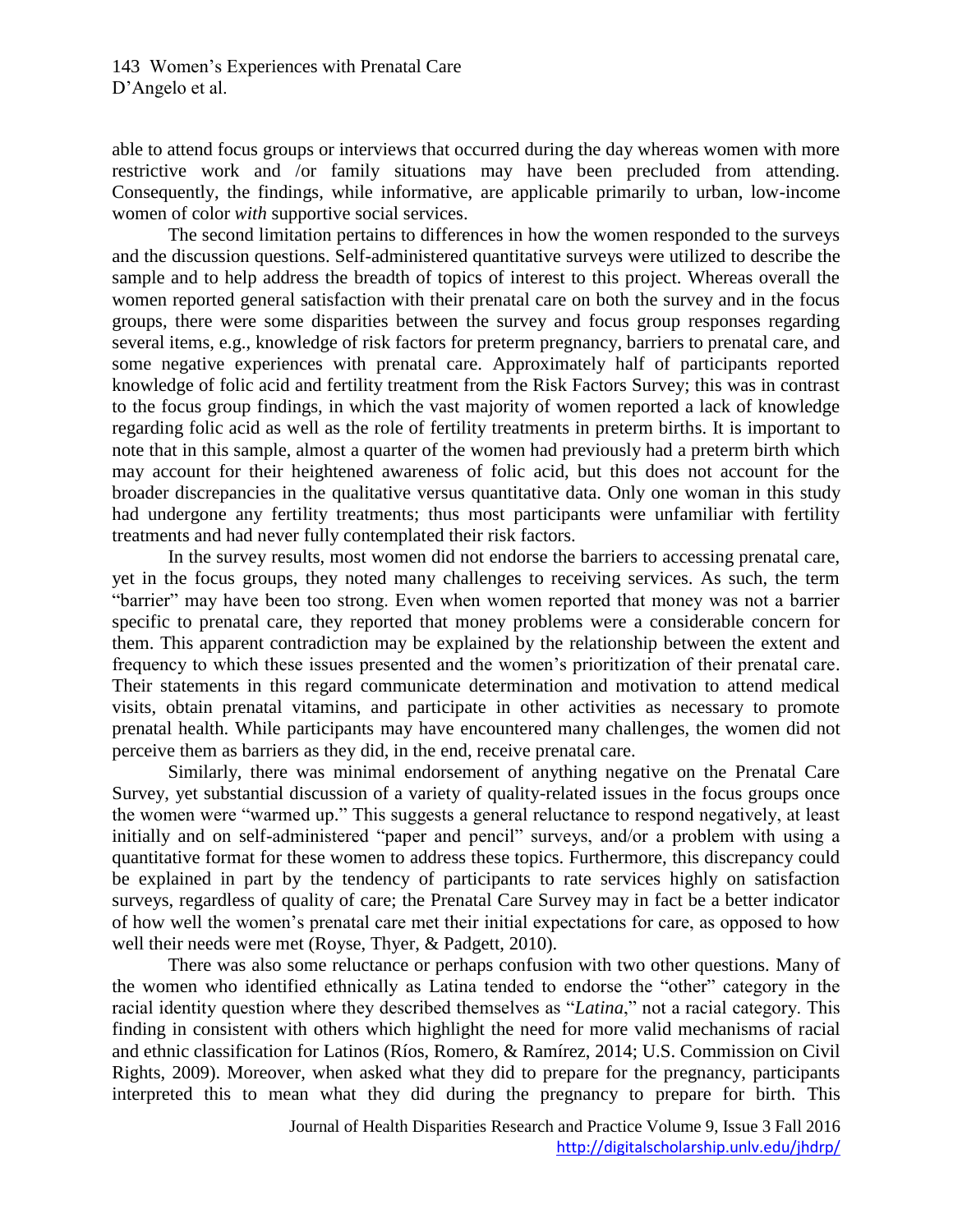discrepancy may be because women did not receive adequate preconceptional care, which would have educated them on how to prepare for pregnancy. These findings suggest that a selfadministered survey alone is not ideal for this population. Future studies might consider an interview format instead. Nonetheless, the use of the two shorter surveys on barriers to care and risk and protective factors for preterm birth did seem to facilitate a deeper group discussion of challenges to prenatal care and knowledge of risk factors, even if the results of the two formats (survey and focus group) were somewhat disparate. Implications

**Healthcare Settings**. Many women reported feeling unheard, disrespected, and as though the provider's clinical guidelines superseded the women's concerns or their own knowledge of their bodies, particularly when the women's concerns or experiences went against the providers' expectations that patients should always practice optimal healthy behavior. Examples of this were widespread, and included some women's reluctance to share their use of complementary and alternative medicine because they feared their providers do not understand it, and their challenges with taking prenatal vitamins and maintaining a healthy diet while managing morning sickness. Underlying participants' concerns was a desire for more patient-centered care.

"Patient-centeredness" is identified by the Institute of Medicine (IOM) as one of six aims in quality healthcare improvement. The IOM defines patient-centeredness as "providing care that is respectful of and responsive to individual patient preferences, needs, and values, and ensuring that patient values guide all clinical decisions" (Institute of Medicine, 2001). As part of a patientcentered approach, it is critical that providers offer patients not only the most current medical knowledge, but exercise sensitivity to the needs and experiences of individual patients with regard to their unique medical history and current care preferences or concerns. In so doing, patients and providers can be better partners in maintaining optimal prenatal health for women and improving birth outcomes. The IOM also recommends training to support the healthcare workforce in improving care provision and patient-centeredness (Institute of Medicine, 2001). Moreover, findings highlight that patient-centered care extends beyond the clinical encounter to include the systems in which healthcare is administered (e.g. process for scheduling appointments, timeliness of provider for scheduled appointments, continuity of care, etc.).

Findings in this study are consistent with previous findings that highlight poverty and poor quality of and access to the SDOH yield challenges in actualizing optimal prenatal health (Bermúdez-Millán et al., 2011; Phillipi, 2009). Thus, it is critical that the healthcare system better recognize how social and economic forces interact with biological factors to yield poor birth outcomes. Structural competency, as defined by Metzl (2012), "seeks to impart the ability to discern how a host of issues defined clinically as symptoms, attitudes, or diseases (e.g. depression, hypertension, obesity, smoking, medication 'non-compliance,' trauma, psychosis) also represent the downstream implications of upstream decisions about such matters as healthcare and food delivery systems, zoning laws, urban and rural infrastructure, [and] medicalization…" (p. 216). Enhanced medical models for structural change are needed, which may improve access to reliable and affordable transportation, assessable, healthy food, and improved processes to access state-administered welfare programs. Training in structural competency can also facilitate improved communication between providers, office staff, and patients, and help to debunk stereotypes and victim-blaming stigma. It is important that all employees of healthcare organizations attend such training.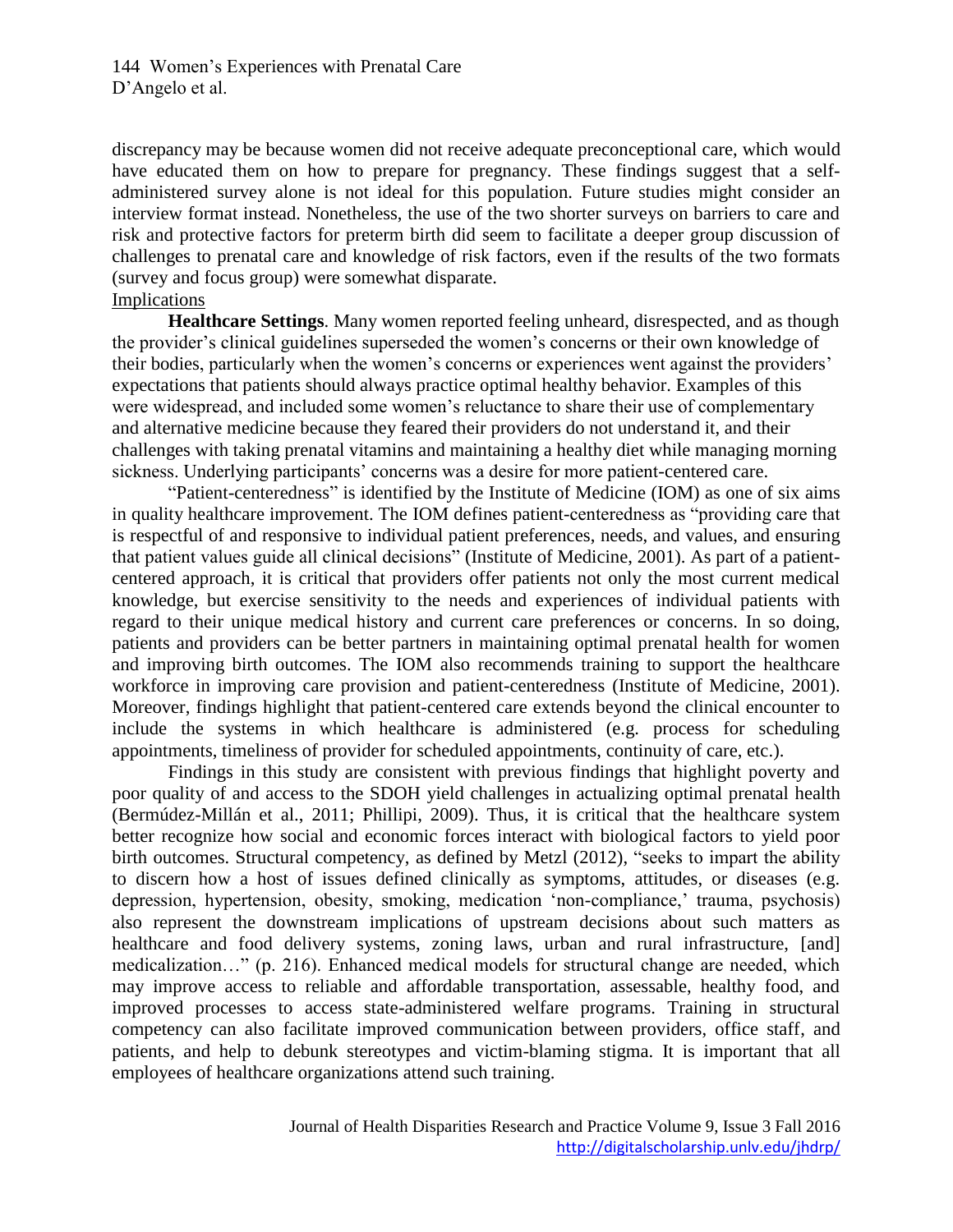Also consistent with Phillippi (2009), participants in this study experienced structural barriers to quality, prenatal care services. Healthcare organizations need to assess their policies regarding timeliness to ensure that patients are not required to wait prolonged periods of time either on the phone or for their appointments. Women reported being penalized when being tardy, but conversely were expected to wait indefinitely to access their providers. Further, healthrelated transportation options could be enhanced in terms of timeliness, reliability, and flexibility. In addition to significantly reducing the tardiness of pickups, women suggested that such a service needs to be real-time oriented, since often times transportation plans fall apart last minute and it can be very difficult to plan transportation days before an appointment.

Healthcare systems also need to be careful that their policies and bureaucratic procedures do not inadvertently punish patients. Patients may sometimes be labeled as non-compliant, problematic, or uncooperative for reasons that may be grounded in structural inadequacies. In one case, a participant explained that since she had a pre-paid cell phone with limited minutes, and since she often was required to remain on hold when calling her provider's office for indefinite amounts of time when trying to schedule appointments, she instead chose to wait for the office to call her to schedule periodic prenatal appointments, after she missed important target dates. Her motivation for doing this was to save valuable resources, but this behavior may be easily misconstrued as non-compliance. Thus, perceived non-compliance may actually be a consequence of coping with structural barriers.

Perhaps the lack of patient-centeredness in care may be linked to negative attitudes of healthcare staff toward women of color or low-income women, and by extension whether or not these attitudes – explicit or implicit – make for ambiguous encounters of discrimination in prenatal healthcare settings. If this is true, the subtle institutional nature of racism, may be addressed at least in part by healthcare facilities actively valuing diversity in terms of policies and procedures, as well as respecting the needs and expertise of patients with regard to their individual pregnancies. Thus, prenatal providers should be aware of and trained in antioppressive practice at both the individual and institutional levels, which may include both structural and cultural competence training. This is particularly critical in light of extant health disparity literature which holds that it is the experience of racism and discrimination across the life course which produces poor outcomes in the health of people of color (Williams & Mohammed, 2009).While discrimination in prenatal care was not a salient theme identified by the women in this study and did not seem to affect pregnancy outcomes, participants' poor experiences with care may have a cumulative effect, along with a number of factors disproportionately experienced by marginalized women. Participants noted other examples of how they were treated poorly in accessing prenatal care, yet they attributed this poor treatment to other dimensions of their identities (e.g. history of drug addiction, socioeconomic status). While these women did not report their experiences as barriers to accessing care, such triggering experiences may yield major obstacles for other women attempting to navigate otherwise challenging systems of prenatal care.

The importance of continuity of care was also highlighted by this study. The participants felt that preconceptionally, they were ill-informed about pregnancy and the ways in which to maximize their health prior to pregnancy. An example of this was that unless they had experienced a poor birth outcome with a previous child, most participants were ill informed about folic acid. Though most women experienced disjointed care, participants perceived the healthcare system holistically, often incorporating stories about their prenatal care, birthing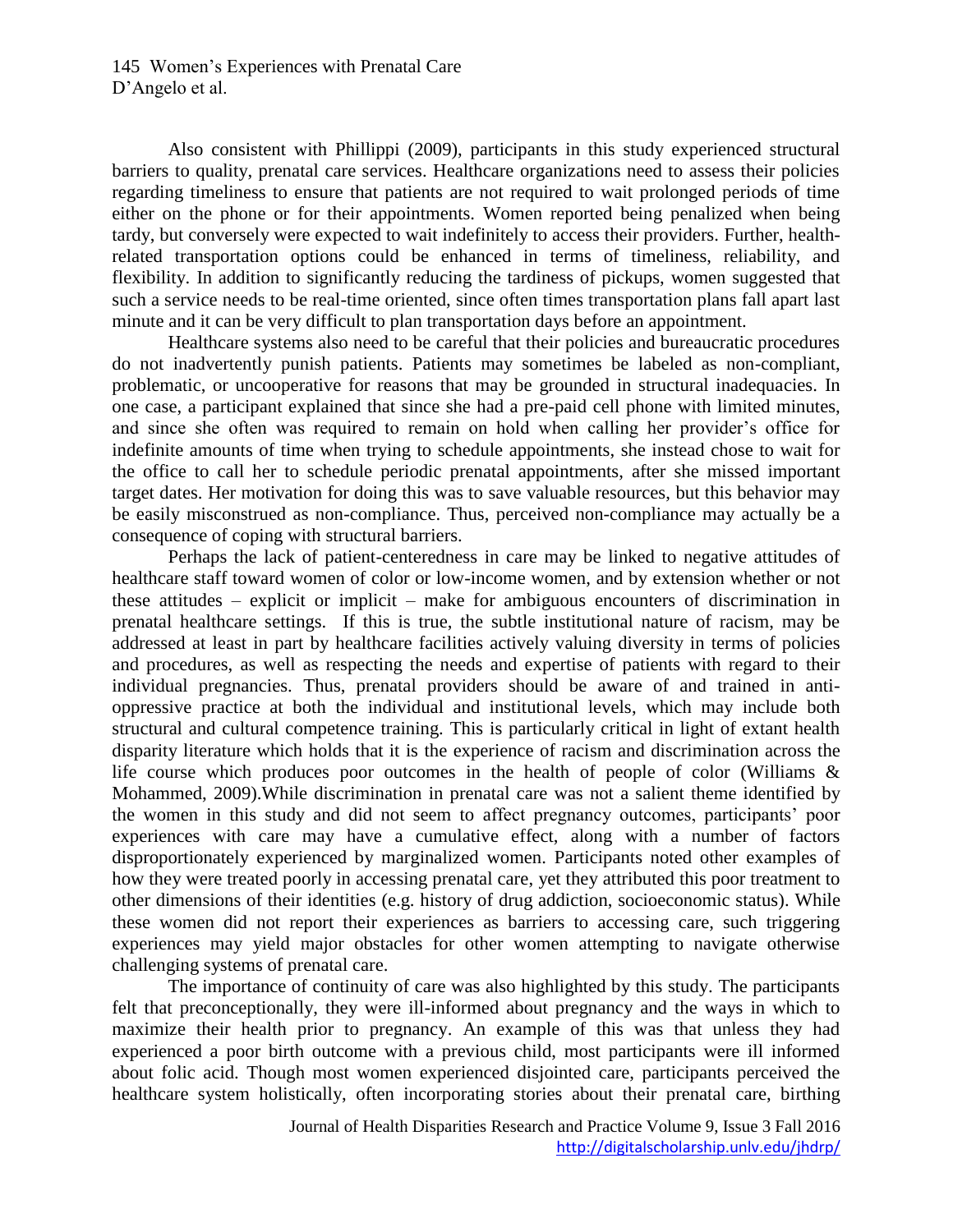experiences, and children's pediatric care. In order to improve women's overall health, particularly that of low-income women and women of color, and to improve birth outcomes, a well-integrated system of care is needed for women over the life course, including preconceptional, prenatal, perinatal, and interconceptional care (Wise, 2008). If women had better integration of care, they may be more aware of pregnancy-related risk factors, and more engaged in said recommendations.

Future Research. In order to better assess the prenatal needs of CT women in general, further quantitative study is needed that includes a broader, larger and more representative sample. An interview-format of administering quantitative tools would also likely yield more valid and reliable information than self-administered surveys. Specifically, in order to prevent poor birth outcomes more effectively, it may be useful to better understand the specific experiences of those women who have lost an infant, have had babies with LBW and VLBW, preterm births, and/or who received prenatal care late or not at all. For such a study, a key informant approach would be warranted with a purposive sample. In order to address a limitation of this sampling strategy, it may be valuable to target women who were not as well connected to supportive services during pregnancy, or post-partum.

It is important to note that self-reported experiences with racial discrimination, particularly covert racism, is a difficult construct to measure. Since each individual only knows her own life experience, assumedly she has nothing to compare that experience to; thus a person may clearly recognize that she is being poorly treated without necessarily being able to identify that such mistreatment is covertly attributed to her race. Perhaps too, due to protective cognitive dissonance or denial, marginalized people may not consciously associate poor treatment with being racially discriminated against. In an attempt to mitigate these challenges in this study, a focus group format was chosen which could yield more of a consciousness-raising process and safety among participants. All but one focus group was homogeneous with regard to race or ethnicity. Nonetheless, participants did not report perceived racial discrimination in their healthcare. Additional, heterogeneous focus groups with participants of different races or ethnicities could potentially yield more critical consciousness about perceived differences in the quality of care and possible experiences with racial discrimination.

#### **CONCLUSION**

This study of the prenatal care experiences of low-income, women of color was informative. The findings in many respects, confirm existing literature with regard to women's personal and structural challenges to receiving care, as well as the women's primary motivating factor for pursuing and prioritizing care – the health of the child. The findings also add insight into the perspectives of patients who are part of demographic groups which suffer from health disparities, about their prenatal care experiences. Such insight may be critical for improving the prenatal experiences of such women and reducing disparities in birth outcomes.

#### **ACKNOWLEDGEMENTS**

The focus groups were funded by the CT Department of Public Health (DPH) and approved by the UConn Human Subjects Review Board and the DPH Human Investigation Committee. The data used in this study were collected by the authors who assume full responsibility for analyses and interpretation of the data. We wish to thank the CT Department of Public Health, The March of Dimes, and all of the community partners who facilitated and/or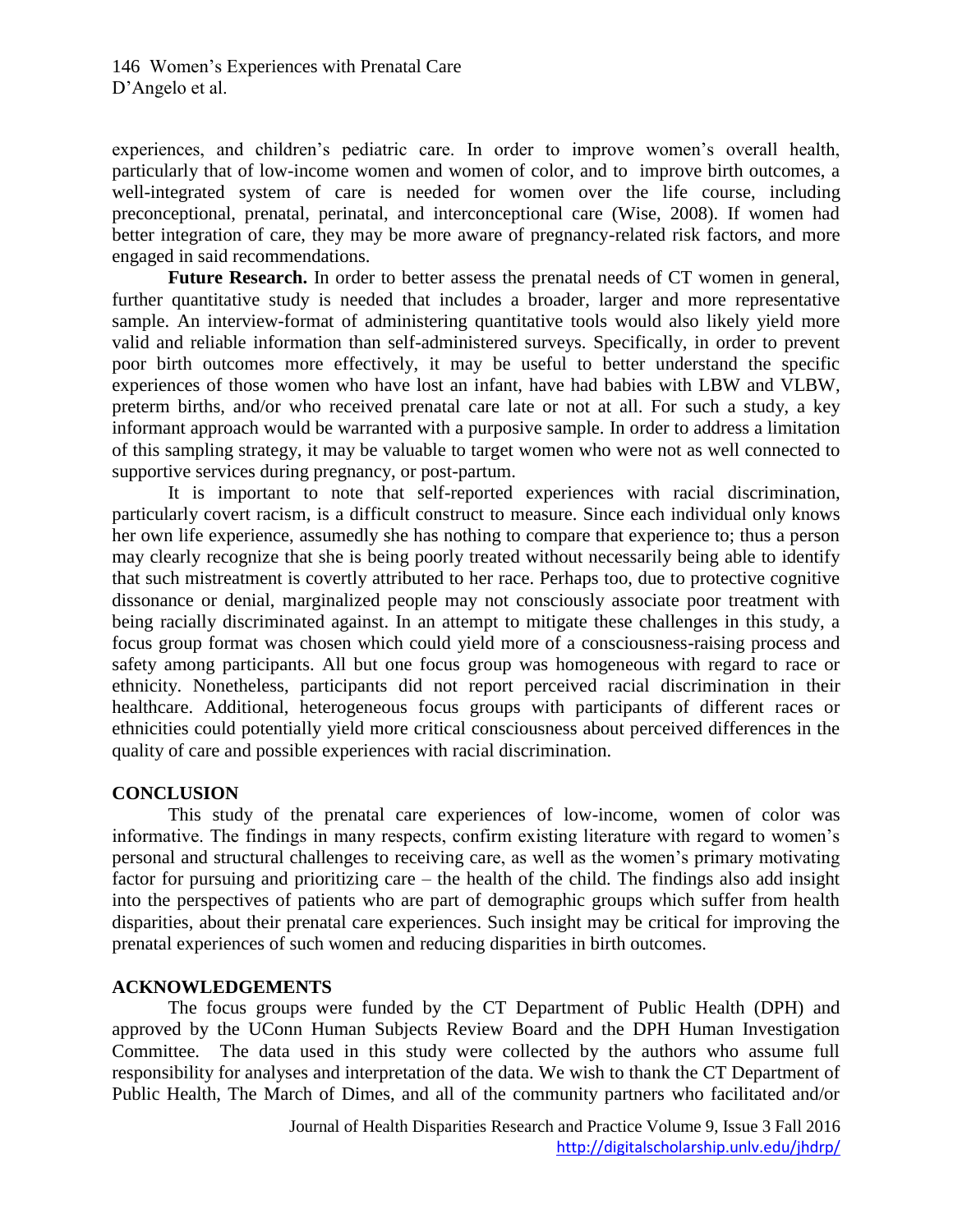participated in this study. We are also grateful to Cindy Nichols, MSW for her assistance with data entry and analyses. We are especially appreciative of the women who openly and generously shared their stories and their time.

#### **REFERENCES**

- Bermúdez-Millán, A., Damio, G., Cruz, J., D'Angelo, K., Segura-Pérez, S., Hromi-Fiedler, A., & Pérez-Escamilla, R. (2011). Stress and the social determinants of maternal health among Puerto Rican women: A CBPR approach. *Journal of Health Care for the Poor and Underserved, 22*(4), 1315-1330.
- Collins, J. W., Jr, David, R. J., Handler, A., Wall, S., & Andes, S. (2004). Very low birthweight in African American infants: The role of maternal exposure to interpersonal racial discrimination. *American Journal of Public Health, 94*(12), 2132-2138.
- Connecticut Department of Public Health (2009*). Low birth weight in Connecticut*. Retrieved from: [http://www.ct.gov/dph/lib/dph/family\\_ health/low\\_birth\\_weight\\_winter\\_2009.pdf](http://www.ct.gov/dph/lib/dph/family_%20health/low_birth_weight_winter_2009.pdf)
- Connecticut Department of Public Health (2013). *Facts about minority health in Connecticut*. Retrieved from: http://www.ct.gov/dph/lib/dph/hisr/pdf/ [Facts\\_Minority\\_Health\\_CT\\_2013.pdf](http://www.ct.gov/dph/lib/dph/hisr/pdf/%20Facts_Minority_Health_CT_2013.pdf)
- Connecticut Health Foundation. (2005) *Pathways to equal health: Eliminating Racial and Ethnic Health Disparities in Connecticut*. Retrieved from: [http://www.cthealth.org/publication/pathways-equal-health-eliminating-racial-ethnic](http://www.cthealth.org/publication/pathways-equal-health-eliminating-racial-ethnic-health-disparities-connecticut/)[health-disparities-connecticut/](http://www.cthealth.org/publication/pathways-equal-health-eliminating-racial-ethnic-health-disparities-connecticut/)
- Creswell, J. W., Klassen, A. C., Clark, V. L. & Smith, K. C. (2011). Best Practices for Mixed Methods Research in the Health Sciences. National Institutes of Health, Office of Behavioral and Social Science Research. Retrieved from: [https://obssr.od.nih.gov/mixed\\_methods\\_research/](https://obssr.od.nih.gov/mixed_methods_research/) pdf/Best\_Practices\_for\_Mixed\_Methods\_Research.pdf
- Dominguez, T. P., Dunkel-Schetter, C., Glynn, L. M., Hobel, C., & Sandman, C. A. (2008). Racial differences in birth outcomes: The role of general, pregnancy, and racism stress. *Health Psychology, 27*(2), 194-203.
- Giscombé, C. L., & Lobel, M. (2005). Explaining disproportionately high rates of adverse birth outcomes among African Americans: The impact of stress, racism, and related factors in pregnancy. *Psychological Bulletin, 131*(5), 662-683.
- Institute of Medicine. (2001). *Crossing the quality chasm: A new health system for the 21st century* (Report Brief). Washington, D.C.: National Academies of Sciences.
- KIDS COUNT Data Center (2014). *Infant mortality by race*. Retrieved from: [http://datacenter.kidscount.org/data/tables/21-infant-mortality-by](http://datacenter.kidscount.org/data/tables/21-infant-mortality-by-race#detailed/2/8/false/867,133,38,35,18/10,11,9,12,1,13/285,284)[race#detailed/2/8/false/867,133,38,35,18/10,11,9,12,1,13/285,284](http://datacenter.kidscount.org/data/tables/21-infant-mortality-by-race#detailed/2/8/false/867,133,38,35,18/10,11,9,12,1,13/285,284)
- MacDorman, M. F., & Mathews, T. J. (2011). *Understanding racial and ethnic disparities in U.S. infant mortality rates.* National Center for Health Statistics Data Brief (Report No. 74). Retrieved from:<http://www.cdc.gov/nchs/data/databriefs/db74.pdf>
- March of Dimes (2014). *Peristats: Connecticut*. Retrieved from: [http://www.marchofdimes.org/Peristats/ViewSubtopic.aspx?reg=09&top=3&stop=60&le](http://www.marchofdimes.org/Peristats/ViewSubtopic.aspx?reg=09&top=3&stop=60&lev=1&slev=4&obj=1)  $v=1$ &slev=4&obj=1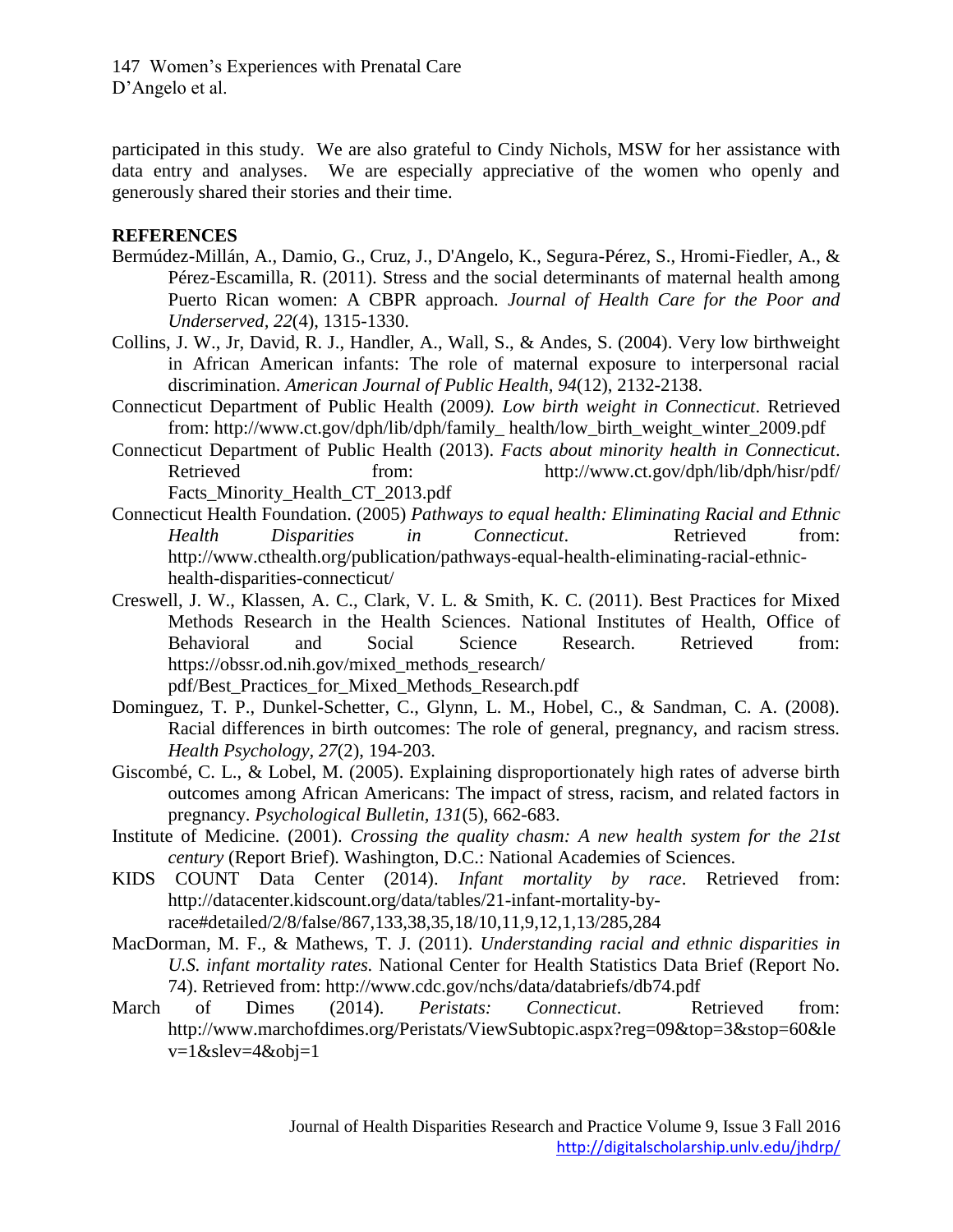- Marmot, M., Friel, S., Bell, R., Houweling, T. A., Taylor, S., & Commission on Social Determinants of Health. (2008). Closing the gap in a generation: Health equity through action on the social determinants of health. *The Lancet, 372*(9650), 1661-1669.
- Metzl, J. M. (2012). Structural competency. *American Quarterly, 64*(2), 213-218.
- Miller, J., & Garran, A. M. (2008). *Racism in the United States: Implications for helping professions*. Belmont, CA: Brooks/Cole.
- Mullen, J. (2012). Decreasing prematurity and improving birth outcomes from different perspectives. Paper presented at the Association of Maternal & Child Health Programs Annual Meeting, Washington DC.
- Padgett, D. (2008). Qualitative methods in social work research (2nd ed.). Los Angeles, Calif.: Sage Publications.
- Phillippi, J. C. (2009). Women's perceptions of access to prenatal care in the United States: A literature review. *Journal of Midwifery and Women's Health*, *54*(3), 219-225.
- Rankin, K. M., David, R. J., & Collins Jr, J. W. (2011). African American women's exposure to interpersonal racial discrimination in public settings and preterm birth: The effect of coping behaviors. *Ethnicity and Disease, 21*(3), 370-376.
- Ríos, M., Romero, F., & Ramírez, R. (2014, March). Race reporting among Hispanics: 2010 (Working Paper No. 102). Washington, D.C.: U.S. Census Bureau.
- Royse, D., Thyer, B. A., & Padgett, D. K. (2010). *Program evaluation: An introduction* (5th ed). Belmont, CA: Wadsworth.
- Rubin, A. & Babbie, E. R. (2014). *Research Methods for Social Work* (8th ed.). Belmont, CA: Brooks/Cole.
- Smedley, B. D., Stith, A. Y., Nelson, A. R., & Institute of Medicine (U.S.). Committee on Understanding and Eliminating Racial and Ethnic Disparities in Health Care. (2003). *Unequal treatment: Confronting racial and ethnic disparities in health care*. Washington, D.C: National Academy Press.
- U.S. Census Bureau, (2012). *Personal income per capita in current and constant (2005) dollars by state: 1980 to 2010*. Retrieved from: <http://www.census.gov/compendia/statab/2012/tables/12s0681.pdf>
- U.S. Center for Disease Control and Prevention (2014). Reproductive health: Infant mortality. Retrieved from: http://www.cdc.gov/reproductivehealth/MaternalInfant [Health/InfantMortality.htm](http://www.cdc.gov/reproductivehealth/MaternalInfant%20Health/InfantMortality.htm)
- U.S. Commission on Civil Rights. (2009, March). *Racial categorization in the 2010 Census*. (Briefing Report) Washington, D.C.: Author.
- Williams, D. R., & Mohammed, S. A. (2009). Discrimination and racial disparities in health: Evidence and needed research. *Journal of Behavioral Medicine, 32*(1), 20-47.
- Wise, P. H. (2008). Transforming preconceptional, prenatal, and interconnectional care into a comprehensive commitment to women's health. *Women's Health Issues*, *18S*, S13-S18.
- Wong, S. T., Korenbrot, C. C., & Stewart, A. L. (2004). Consumer assessment of the quality of interpersonal processes of prenatal care among ethnically diverse low-income women: development of a new measure. *Women's Health Issues, 14*(4), 118-129.